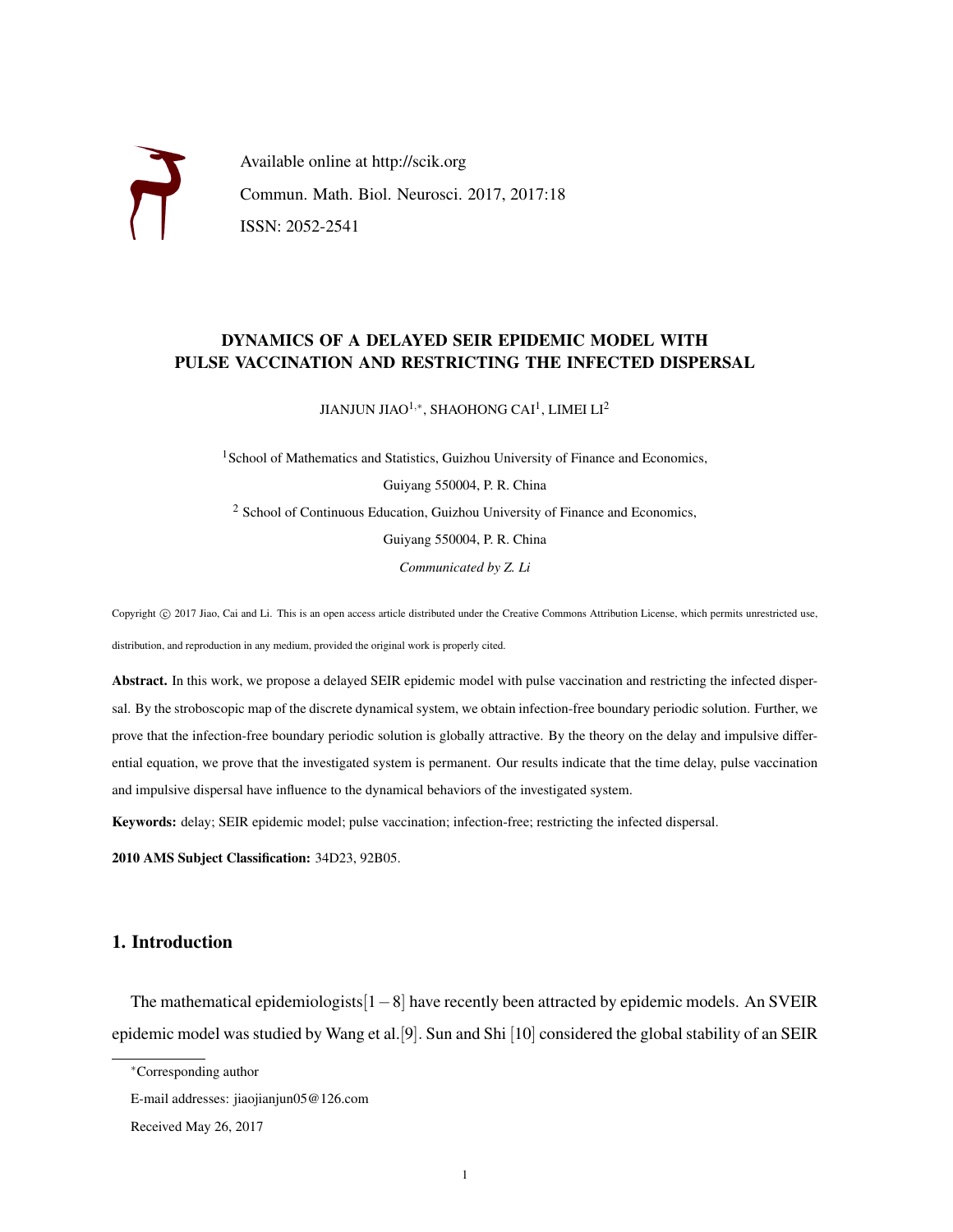model with nonlinear removal functions between compartments. To understand the effect of transportrelated infection on disease spread, Cui et al. [11] investigated the spreading disease with transportrelated infection. Takeuchi et al. [12] proposed an SIS models with transport-related infection. Liu et al. [13] considered the global stability of an SEIR epidemic model with age-dependent latency and relapse. Bai and Zhou [14] investigated the global dynamics of an SEIRS epidemic model with periodic vaccination and seasonal contact rate Quarantine and isolation measures [15−21] have been widely used to control the spread of diseases such as yellow fever, smallpox, measles, ebola, pandemic influenza, diphtheria, plague, cholera, and, more recently, severe acute respiratory syndrome (SARS). Xie et al.[22] simultaneously use two kinds of measures: expand the treatment ranges of suspected case and limit population flows freely to suppress the diffusion of SARS effectively. Gong et al. [23] showed that the SARS may fluctuate with import of SARS infectiousness from outside Beijing, weakenness of quarantine, more social activities and so on.

Different types of vaccination policies and strategies combining pulse vaccination policy, treatment, pre-outbreak vaccination or isolation have already been introduced by many referees [24−29]. The pulse vaccination strategy [24−26] consists of repeated application of vaccine at discrete time with equal interval in a population in contrast to the traditional constant vaccination. Nokes and Swinton [27] discussed the control of childhood viral infections by pulse vaccination strategy. Stone et al. [28] presented a theoretical examination of the pulse vaccination strategy in the SIR epidemic model. d'Onofrio [29] investigated the application of the pulse vaccination policy to eradicate infectious disease for SIR and SEIR epidemic models.

The dispersal is a ubiquitous phenomenon in the natural world. It is important for us to understand the ecological and evolutionary dynamics of populations mirrored by the large number of mathematical models devoting to it in the scientific literatures  $[30-38]$ . If the population dynamics with the effects of spatial heterogeneity is modeled by a diffusion process, most previous papers focused on the population dynamical system modeled by the ordinary differential equations. But in practice, it is often the case that diffusion occurs in regular pulse. For example, when winter comes, birds will migrate between patches in search for a better environment,whereas they do not diffuse in other seasons, and the excursion of foliage seeds occurs at fixed period of time every year. Thus impulsive diffusion provides a more natural description. Lately theories of impulsive differential equations [31] has been introduced into population dynamics. Impulsive differential equations are found in almost domain of applied science  $[31-32,36-37,39-41]$ .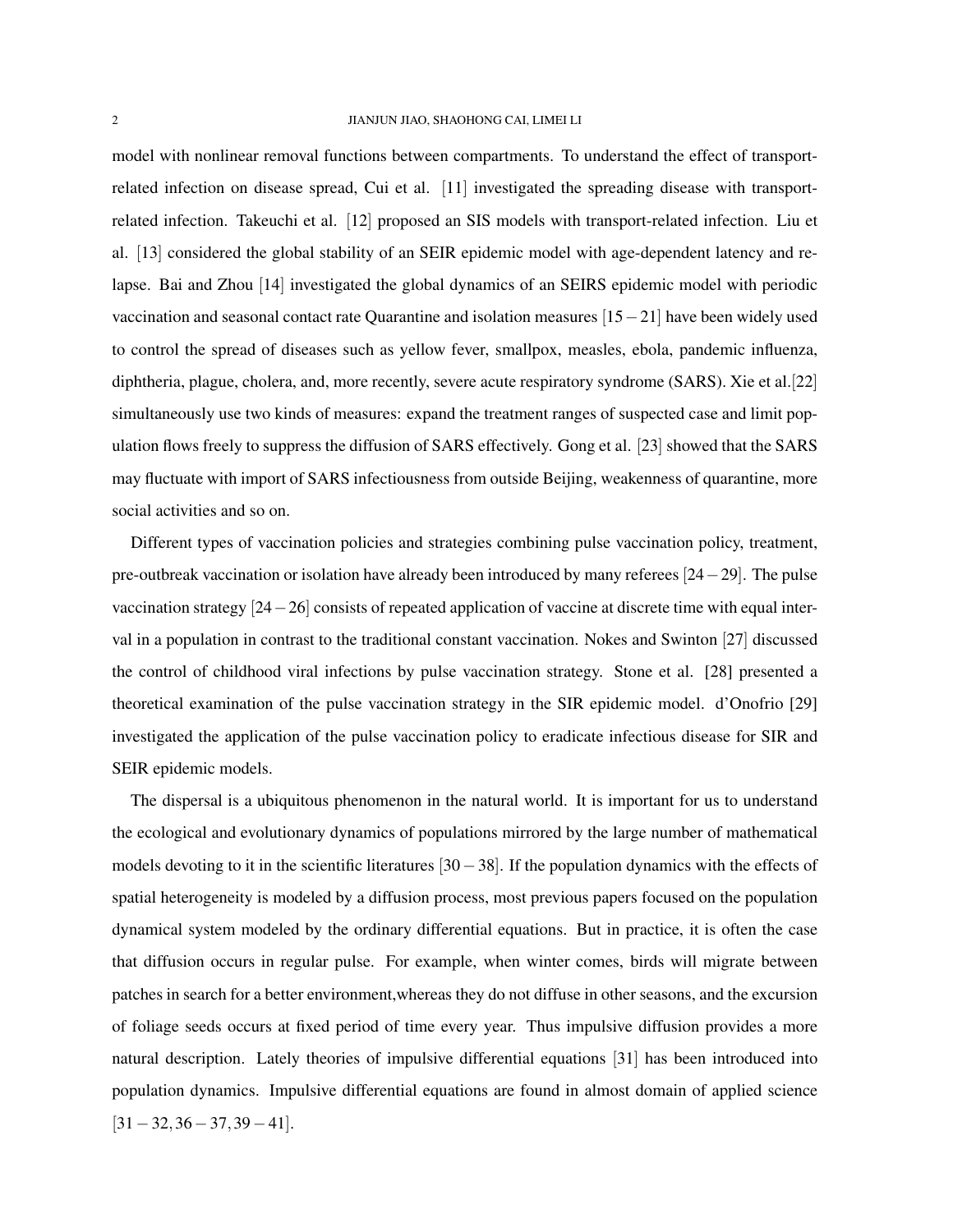The organization of this paper is as follows. In the next section, we introduce the model and background concepts. In Section 3, some important lemmas are presented. In Section 4, we give the conditions of global attractivity and permanence for system (2.4). In Section 5, A brief discussion is given in the last section to conclude this work.

# 2. The model

Gao et al.[42] investigated an SEIR model with time delay and pulse vaccination

$$
\frac{dS(t)}{dt} = -\beta S(t)I(t) - \mu(1 - S(t)),
$$
\n
$$
\frac{dE(t)}{dt} = \beta S(t)I(t) - \beta e^{-\mu \tau_1} S(t - \tau_1)I(t - \tau_1) - \mu E(t),
$$
\n
$$
\frac{dI(t)}{dt} = \beta e^{-\mu \tau_1} S(t - \tau_1)I(t - \tau_1) - (r + \mu)I(t),
$$
\n
$$
\frac{dR(t)}{dt} = rI(t) - \mu R(t),
$$
\n
$$
\Delta S(t) = -\theta S(t),
$$
\n
$$
\Delta E(t) = 0,
$$
\n
$$
\Delta I(t) = 0,
$$
\n
$$
\Delta R(t) = \theta S(t),
$$
\n
$$
\Delta R(t) = \theta S(t),
$$

where  $S(t)$ ,  $I(t)$  and  $R(t)$  represent the number of susceptible, infected, recovered individuals respectively. The meanings of parameters in system (2.2) can be seen in reference [42].

Wang and Chen [38] considered the following model

(2)  

$$
\begin{cases}\n\frac{dN_1(t)}{dt} = r_1 N_1(t) \ln \frac{k_1}{N_1(t)},\\ \n\frac{dN_2(t)}{dt} = r_2 N_2(t) \ln \frac{k_2}{N_2(t)},\\ \n\Delta N_1(t) = d_1 (N_2(t) - N_1(t)),\\ \n\Delta N_2(t) = d_2 (N_1(t) - N_2(t)),\n\end{cases} t = n\tau, n = 1, 2 \cdots,
$$

where we suppose that the system is composed of two patches connected by diffusion;  $N_i(i = 1, 2)$  is the density of species in the *i*th patch. Intrinsic rate of natural increase of population in the *i*th habitat is denoted by  $r_i(i = 1, 2)$ ;  $k_i(i = 1, 2)$  denotes the carrying capacity in the *i*th patch,  $d_i(i = 1, 2)$  is dispersal rate in the *i*th patch. It is assumed here that the net exchange from the *j*th patch to *i*th patch is proportional to the difference  $N_j - N_i$  of population densities. The pulse diffusion occurs every  $\tau$  period ( $\tau$  is a positive constant), the system evolves from its initial state without being further affected by diffusion until the next pulse appears;  $\Delta N_i = N_i(n\tau^+) - N_i(n\tau)$ , and  $N_i(n\tau^+)$  represents the density of population in the *i*th patch immediately after the *n*th diffusion pulse at time  $t = n\tau$ , while  $N_i(n\tau)$  represents the density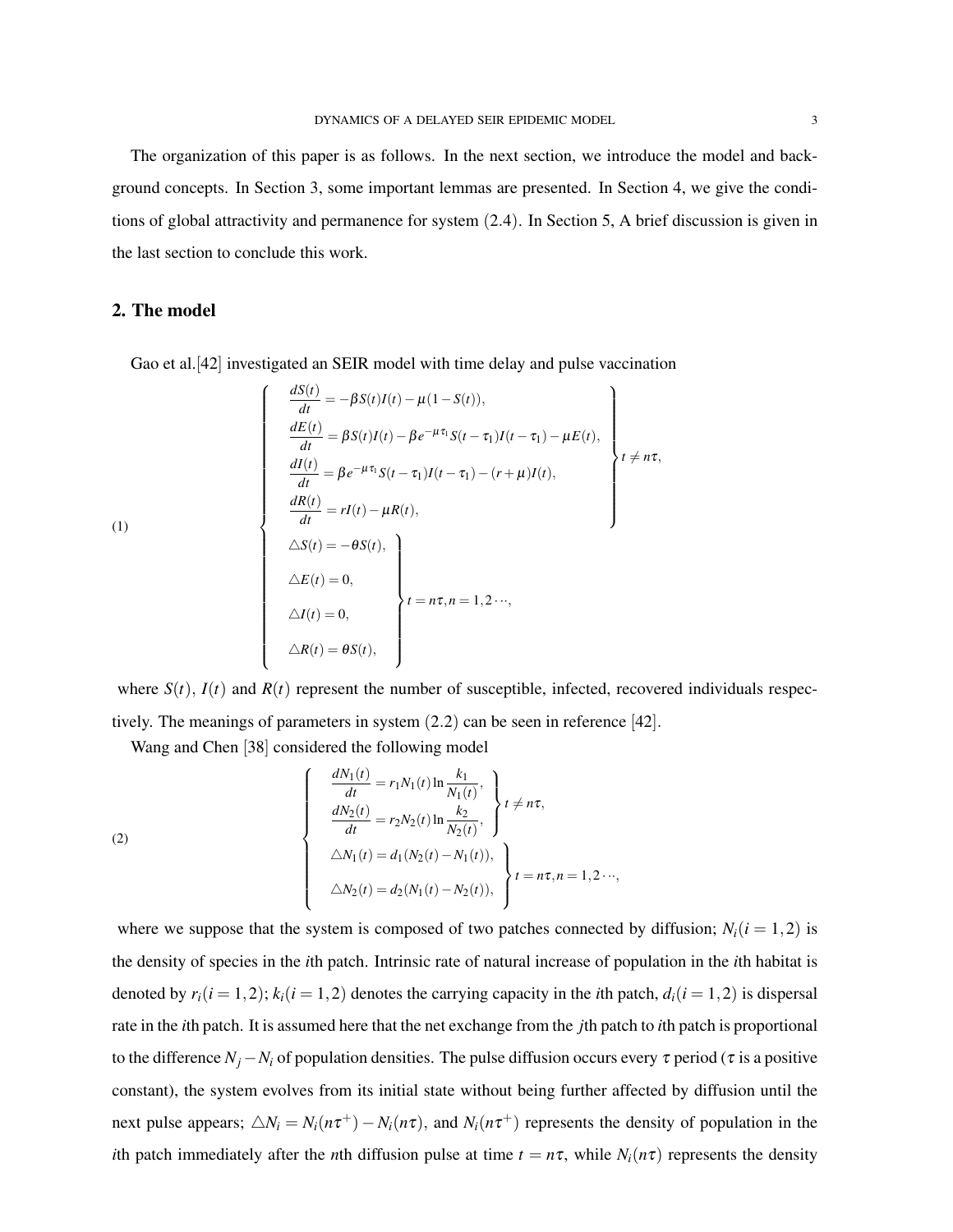of population in the *i*th patch before the *n*th diffusion pulse at time  $t = n\tau, n = 0, 1, 2, \dots; r_i, k_i$  and  $d_i$ ( $i = 1, 2$ ) are positive constants.

Inspired by the above discussion, we establish a delayed SEIR epidemic model with pulse vaccination and restricting the infected dispersal.

$$
\left\{\n\begin{array}{l}\n\frac{dS_1(t)}{dt} = \lambda_1 - d_1 S_1(t) - \beta_1 S_1(t) I_1(t),\n\frac{dE_1(t)}{dt} = \beta_1 S_1(t) I_1(t) - \beta_1 e^{-d_1 \tau_1} S_1(t - \tau_1) I_1(t - \tau_1) - d_1 E_1(t),\n\frac{dI_1(t)}{dt} = \beta_1 e^{-d_1 \tau_1} S_1(t - \tau_1) I_1(t - \tau_1) - (r_1 + d_1 + b_1) I_1(t),\n\frac{dS_2(t)}{dt} = \lambda_2 - d_2 S_2(t) - \beta_2 S_2(t) I_2(t),\n\frac{dE_2(t)}{dt} = \beta_2 e^{-d_2 \tau_2} S_2(t - \tau_2) I_2(t - \tau_2) - d_2 E_2(t),\n\frac{dI_2(t)}{dt} = \beta_2 e^{-d_2 \tau_2} S_2(t - \tau_2) I_2(t - \tau_2) - (r_2 + d_2 + b_2) I_2(t),\n\frac{dR_2(t)}{dt} = r_2 I_2(t) - d_2 R_2(t),\n\Delta S_1(t) = D(S_2(t) - S_1(t)),\n\Delta E_1(t) = D(E_2(t) - R_1(t)),\n\Delta I_1(t) = 0,\n\Delta R_1(t) = D(R_2(t) - R_1(t)),\n\Delta E_2(t) = D(S_1(t) - S_2(t)),\n\Delta E_2(t) = D(S_1(t) - S_2(t)),\n\Delta E_2(t) = D(R_1(t) - R_2(t)),\n\Delta S_1(t) = -\mu_1 S_1(t),\n\Delta S_1(t) = -\mu_1 S_1(t),\n\Delta S_1(t) = \mu_1 S_1(t),\n\Delta S_2(t) = 0,\n\Delta R_2(t) = 0,\n\Delta R_2(t) = 0,\n\Delta R_2(t) = 0,\n\Delta R_2(t) = 0,\n\Delta R_2(t) = 0,\n\Delta R_2(t) = 0,
$$

(3)

with initial condition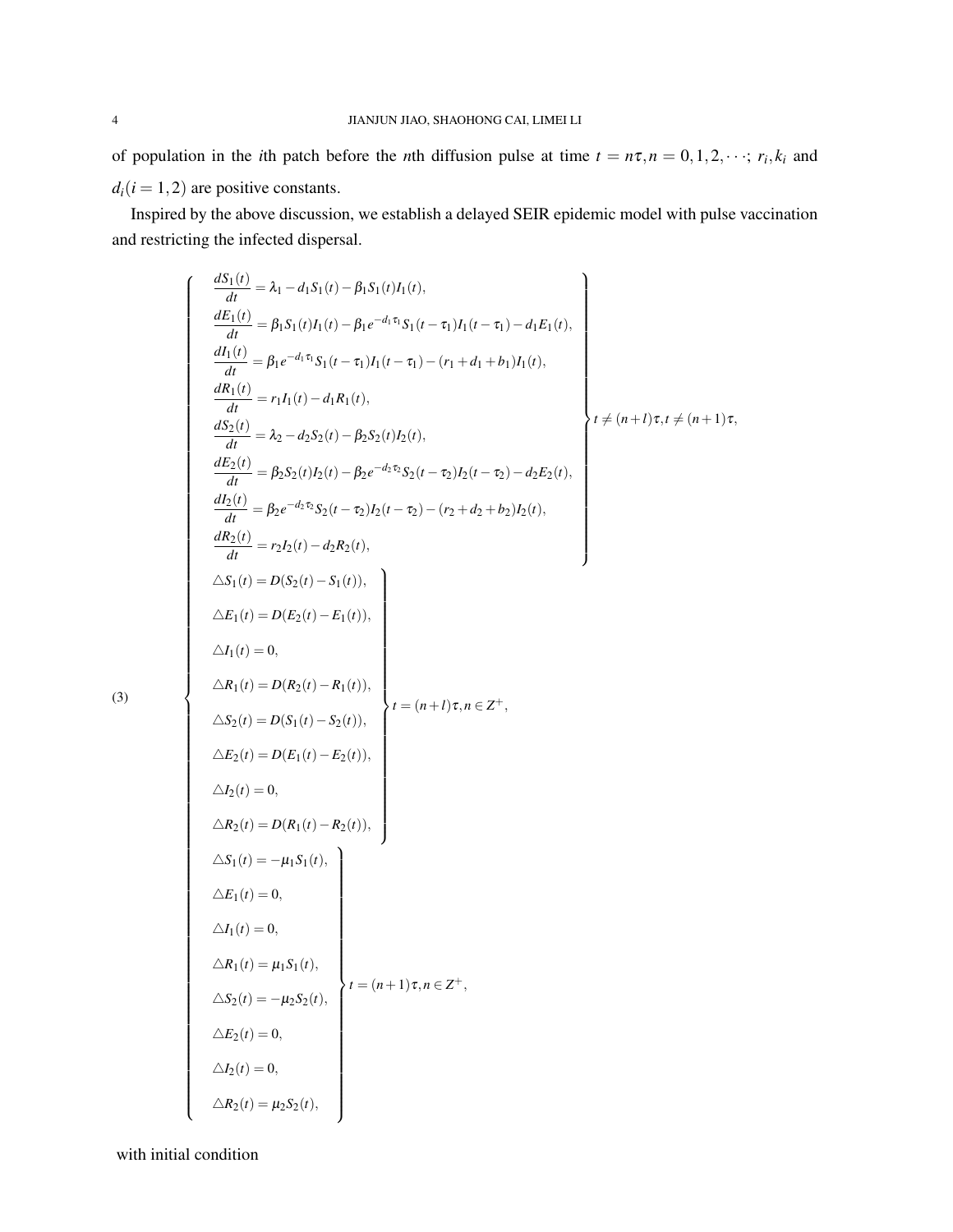$$
(\varphi_1(\zeta), \varphi_2(\zeta), \varphi_3(\zeta), \varphi_4(\zeta), \varphi_5(\zeta), \varphi_6(\zeta), \varphi_7(\zeta), \varphi_8(\zeta)) \in C_+ = C([-\tau_1, 0], R_+^8),
$$

and

$$
\varphi_i(0) > 0, i = 1, 2, 3, 4, 5, 6, 7, 8.
$$

where system (3) is constructed of two cities or regions.  $S_i(t)$ ,  $E_i(t)$ ,  $I_i(t)$  and  $R_i(t)$  represent the number of susceptible, exposed, infected, recovered individuals in city or region  $i(i = 1, 2)$  at time *t*. It is assumed that we adopt the fixed number of offspring, denoted by  $\lambda_i(i = 1, 2)$ , joins into the susceptible class per unit time in city or region  $i(i = 1, 2)$ . The natural death rate is assumed as the same constant  $d_i(i = 1,2)$  for the susceptible, exposed, infected, recovered individuals in city  $i(i = 1,2)$ . Disease is transmitted with the incidence rate, that is, the number of new cases of infection per unit time  $\beta_i S_i I_i$  with city or regions  $i(i = 1, 2)$ . The transmission rate with city *i* is a constant  $\beta_i(i = 1, 2)$ . The time delay  $\tau_i$ is the latent period of the disease in city or region  $i(i = 1, 2)$ . The infected individuals in city or regions  $i(i = 1, 2)$  suffer an extra disease-related death with constant rate  $b_i(i = 1, 2)$ .  $r_i(i = 1, 2)$  is the recovery rate of the infected individuals in city or regions  $i(i = 1, 2)$ . By boarding transports, the susceptible and recovered individuals of city or regions *i* leave to city or regions  $j(i \neq j, i, j = 1, 2)$  with a dispersal rate  $D(0 < D < 1)$  at moment  $t = (n+l)\tau, n \in \mathbb{Z}_+$ . The susceptible is successfully vaccinated with  $\mu_i$  in city or regions  $i(i = 1, 2)$  at moment  $t = (n+1)\tau, n \in \mathbb{Z}_+$ .

Because  $E_i(t)$  ( $i = 1, 2$ ) and  $R_i(t)$  ( $i = 1, 2$ ) do not affect the other equations of (3), we can simplify system (3) and restrict our attention to the following system

$$
\begin{cases}\n\frac{dS_1(t)}{dt} = \lambda_1 - d_1 S_1(t) - \beta_1 S_1(t) I_1(t),\n\frac{dI_1(t)}{dt} = \beta_1 e^{-d_1 \tau_1} S_1(t - \tau_1) I_1(t - \tau_1) - (r_1 + d_1 + b_1) I_1(t),\n\frac{dS_2(t)}{dt} = \lambda_2 - d_2 S_2(t) - \beta_2 S_2(t) I_2(t),\n\frac{dI_2(t)}{dt} = \beta_2 e^{-d_2 \tau_2} S_2(t - \tau_2) I_2(t - \tau_2) - (r_2 + d_2 + b_2) I_2(t),\n\Delta S_1(t) = D(S_2(t) - S_1(t)),\n\Delta I_1(t) = 0,\n\Delta S_2(t) = D(S_1(t) - S_2(t)),\n\Delta I_2(t) = 0,\n\Delta S_1(t) = -\mu_1 S_1(t),\n\Delta I_1(t) = 0,\n\Delta S_2(t) = -\mu_2 S_2(t),\n\Delta I_2(t) = 0,\n\Delta S_2(t) = -\mu_2 S_2(t),\n\Delta I_2(t) = 0,\n\end{cases} t = (n+1)\tau, n \in \mathbb{Z}^+,
$$

with initial condition

(4)

$$
(\varphi_1(\zeta),\varphi_3(\zeta),\varphi_5(\zeta),\varphi_7(\zeta))\in C_+=C([-\tau_1,0],R_+^4),
$$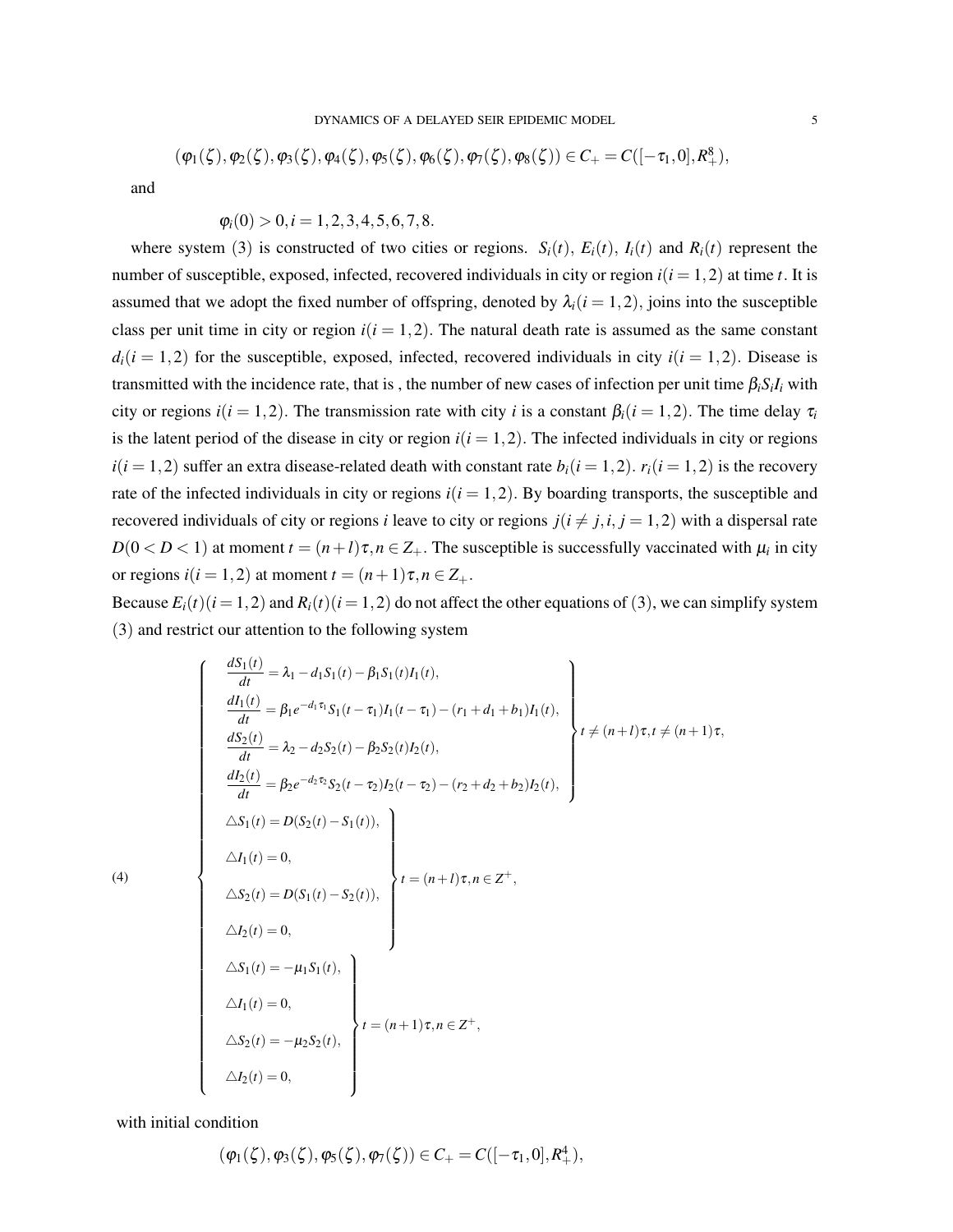and

$$
\varphi_i(0) > 0, i = 1, 3, 5, 7.
$$

## 3. The lemmas

The solution of (3), denote by  $X(t) = (S_1(t), E_1(t), I_1(t), R_1(t), S_2(t), E_2(t), I_2(t), R_2(t))^T$ , is a piecewise continuous function  $X: R_+ \to R_+^8$ ,  $X(t)$  is continuous on  $(n\tau, (n+l)\tau]$ ,  $((n+l)\tau, (n+1)\tau]$ ,  $n \in \mathbb{Z}_+$ and  $X(n\tau^+) = \lim_{t \to n\tau^+} X(t)$ ,  $X((n + l)\tau^+) = \lim_{t \to (n + l)\tau^+} X(t)$  exist. Obviously the global existence and uniqueness of solutions of (3) are guaranteed by the smoothness properties of *f* , which denotes the mapping defined by right-side of system  $(3)$  (see Lakshmikantham, $[27]$ ). Before we have the the main results. we need give some lemmas which will be used in the next.

According to the biological meanings, it is assumed that  $S_i(t) \ge 0, E_i(t) \ge 0, I_i(t) \ge 0$ , and  $R_i(t) \ge 0$  $0(i=1,2)$ .

Let  $V: R_+ \times R_+^8 \to R_+$ , then *V* is said to belong to class  $V_0$ , if

*i*) *V* is continuous in  $(n\tau, (n+l)\tau] \times R^8_+$  and  $((n+l)\tau, (n+1)\tau] \times R^8_+$ , for each  $z \in R^8_+, n \in \mathbb{Z}_+$ ,  $V(n\tau^+,z) = \lim_{(t,y)\to(n\tau^+,z)} V(t,y), V((n+l)\tau^+,z) = \lim_{(t,y)\to((n+l)\tau^+,y)} V(t,y)$  exist.

*ii*) *V* is locally Lipschitzian in *z*.

**Definition 3.1.**  $V \in V_0$ , then, for  $(t, z) \in (n\tau, (n+l)\tau] \times R_+^6$  and  $((n+l)\tau, (n+1)\tau] \times R_+^6$ , the upper right derivative of  $V(t, z)$  with respect to the impulsive differential system (3) is defined as

$$
D^{+}V(t,z) = \limsup_{h \to 0} \frac{1}{h} [V(t+h, z+h f(t,z)) - V(t,z)].
$$

**Lemma 3.2.** [31] Let the function  $m \in PC^{\prime}[R^{+}, R]$  satisfies the inequalities

(5)  

$$
\begin{cases}\nm'(t) \le p(t)m(t) + q(t), \\
t \ge t_0, t \ne t_k, k = 1, 2, \cdots, \\
m(t_k^+) \le d_k m(t_k) + b_k, t = t_k,\n\end{cases}
$$

where  $p, q \in PC[R^+, R]$  and  $d_k \geq 0, b_k$  are constants, then

$$
m(t) \le m(t_0) \prod_{t_0 < t_k < t} d_k exp(\int_{t_0}^t p(s) ds)
$$
  
+ 
$$
\sum_{t_0 < t_k < t} (\prod_{t_k < t_j < t} d_j exp(\int_{t_0}^t p(s) ds)) b_k
$$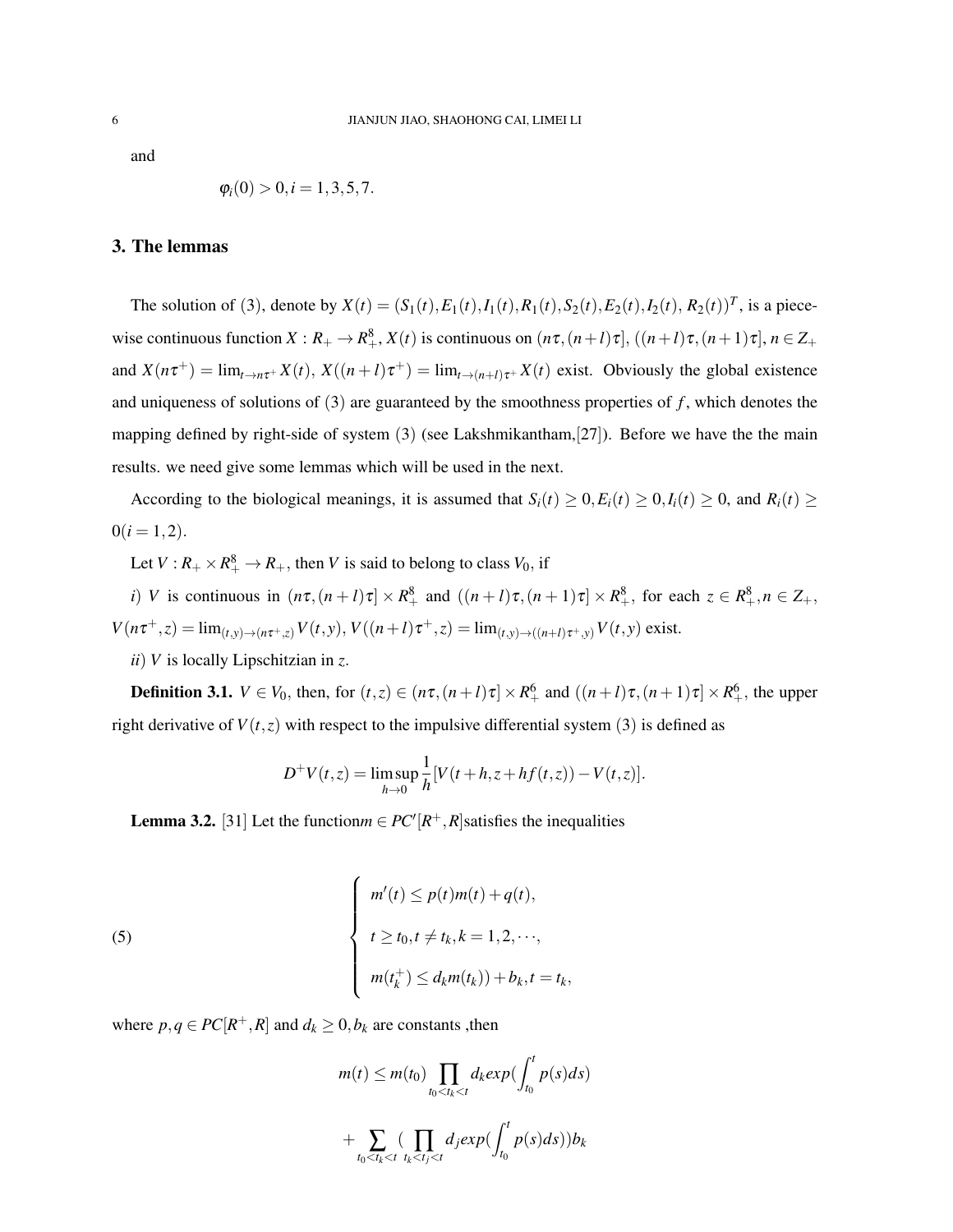DYNAMICS OF A DELAYED SEIR EPIDEMIC MODEL 7

$$
+\int_{t_0}^t \prod_{s
$$

Now, we show that all solutions of (3) are uniformly ultimately bounded.

**Lemma 3.3.** There exists a constant  $M > 0$  such that  $S_i(t) \leq M, E_i(t) \leq M, I_i(t) \leq M, R_i(t) \leq M(t = 0)$ 1,2) for each solution  $(S_1(t), E_1(t), I_1(t), R_1(t), S_2(t), E_2(t), I_2(t), R_2(t))$  of (3) with all *t* large enough.

Proof. Define

$$
V(t) = \sum_{i=1}^{2} [S_i(t) + E_i(t) + I_i(t) + R_i(t)],
$$

and  $d = \min\{d_1, d_2\}$ , then  $t \neq n\tau$ ,  $t \neq (n+l)\tau$ , we have

$$
D^{+}V(t) + dV(t) = \lambda_{1} + \lambda_{2} - \sum_{i=1}^{2} [(d_{i} - d)S_{i}(t) + (d_{i} - d)I_{i}(t) + (d_{i} - d)R_{i}(t)] - \sum_{i=1}^{2} b_{i}I_{i}(t)
$$
  

$$
\leq \lambda_{1} + \lambda_{2}.
$$

When  $t = n\tau$ ,

$$
V(n\tau^{+}) = \sum_{i=1}^{2} [S_{i}(n\tau^{+}) + I_{i}(n\tau^{+}) + R_{i}(n\tau^{+})]
$$
  
= 
$$
\sum_{i=1}^{2} [S_{i}(n\tau) + E_{i}(n\tau) + I_{i}(n\tau) + R_{i}(n\tau)] = V(n\tau).
$$

When  $t = (n+l)\tau$ ,

$$
V((n+l)\tau^{+}) = \sum_{i=1}^{2} [S_i((n+l)\tau^{+}) + E_i((n+l)\tau^{+}) + I_i((n+l)\tau^{+}) + R_i((n+l)\tau^{+})]
$$
  
= 
$$
\sum_{i=1}^{2} [S_i((n+l)\tau) + E_i((n+l)\tau) + I_i((n+l)\tau) + R_i((n+l)\tau)] = V((n+l)\tau).
$$

By lemma 3.2, for  $t \in (n\tau, (n+1)\tau]$ , we have

$$
V(t) \le V(0) \exp(-dt) + \int_0^t (\lambda_1 + \lambda_2) \exp(-d(t - s)) ds
$$
  
=  $V(0) \exp(-dt) + \frac{\lambda_1 + \lambda_2}{d} (1 - \exp(-dt))$   
 $\rightarrow \frac{\lambda_1 + \lambda_2}{d}, \quad as \quad t \rightarrow \infty.$ 

So  $V(t)$  is uniformly ultimately bounded. Hence, by the definition of  $V(t)$ , we have there exists a constant  $M > 0$  such that  $S_i(t) \leq M, E_i(t) \leq M, I_i(t) \leq M, R_i(t) \leq M(i = 1, 2)$  for t large enough. The proof is complete.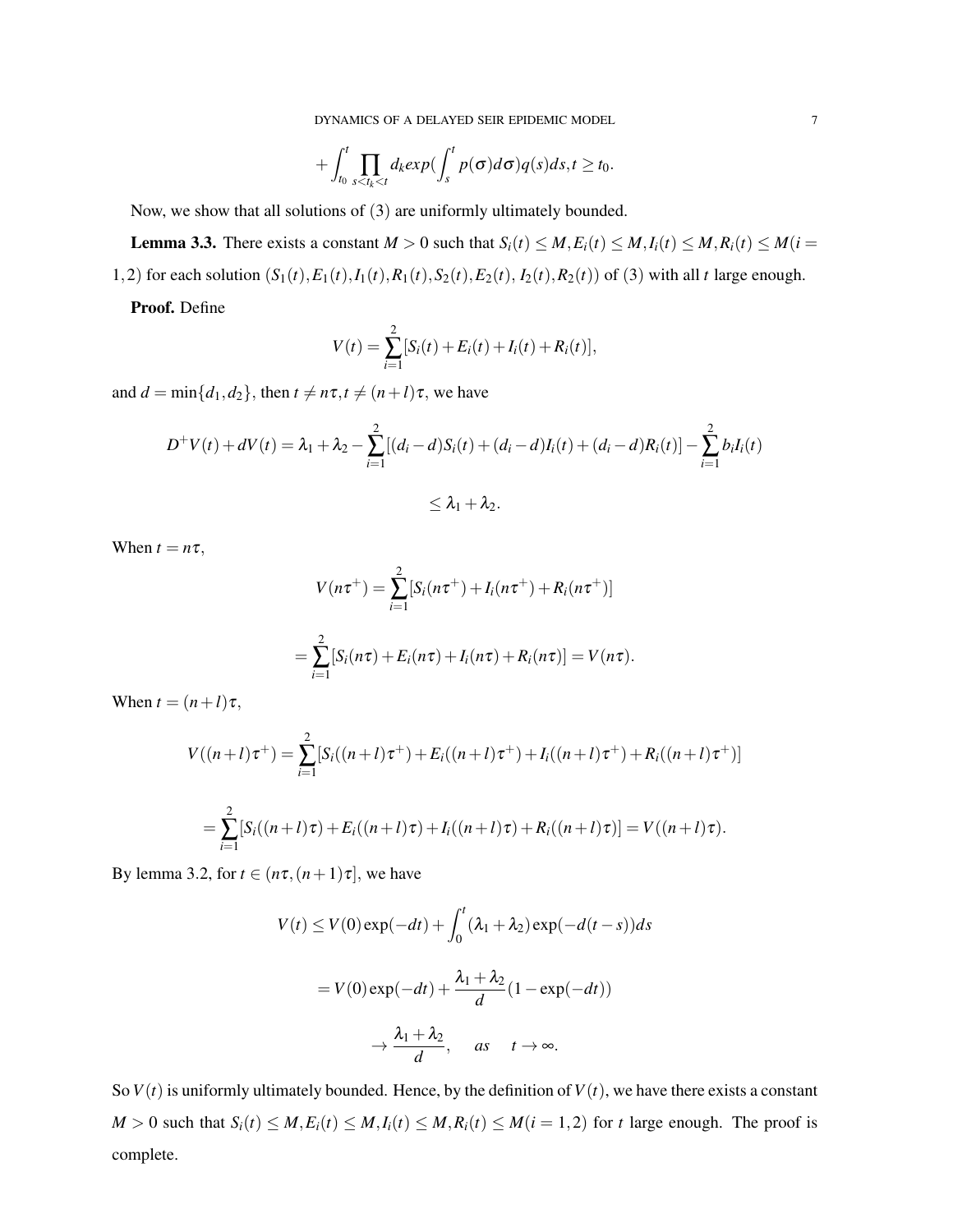If  $I_i(t) = 0(i = 1, 2)$ , we have the following subsystem of (4)

(6)  
\n
$$
\frac{dS_1(t)}{dt} = \lambda_1 - d_1 S_1(t),
$$
\n
$$
\frac{dS_2(t)}{dt} = \lambda_2 - d_2 S_2(t),
$$
\n
$$
\Delta S_1(t) = D(S_2(t) - S_1(t)),
$$
\n
$$
\Delta S_2(t) = D(S_1(t) - S_2(t)),
$$
\n
$$
t = (n + l)\tau,
$$
\n
$$
\Delta S_1(t) = -\mu_1 S_1(t),
$$
\n
$$
\Delta S_2(t) = -\mu_2 S_2(t),
$$
\n
$$
t = (n + 1)\tau, n = 1, 2 \cdots
$$

We can easily obtain the analytic solution of  $(6)$  between pulses as following

(7)  
\n
$$
S_1(t) = \begin{cases}\n\frac{1}{d_1}[\lambda_1 - (\lambda_1 - d_1 S_1(n\tau^+))e^{-d_1(t - n\tau)}], t \in [n\tau, (n+l)\tau), \\
\frac{1}{d_1}[\lambda_1 - (\lambda_1 - d_1 S_1((n+l)\tau^+))e^{-d_1(t - (n+l)\tau)}], t \in [(n+l)\tau, (n+1)\tau), \\
S_2(t) = \begin{cases}\n\frac{1}{d_2}[\lambda_2 - (\lambda_2 - d_2 S_2(n\tau^+))e^{-d_2(t - n\tau)}], t \in [n\tau, (n+l)\tau). \\
\frac{1}{d_2}[\lambda_2 - (\lambda_2 - d_2 S_2((n+l)\tau^+))e^{-d_2(t - (n+l)\tau)}], t \in [(n+l)\tau, (n+1)\tau).\n\end{cases}
$$

Considering the third and fourth equations of (6), we have

(8)  

$$
\begin{cases}\nS_1((n+l)\tau^+) = \frac{1-D}{d_1}[\lambda_1 - (\lambda_1 - d_1S_1(n\tau^+))e^{-d_1l\tau})] \\
+ \frac{D}{d_2}[\lambda_2 - (\lambda_2 - d_2S_2(n\tau^+))e^{-d_2l\tau})], \\
S_2((n+l)\tau^+) = \frac{D}{d_1}[\lambda_1 - (\lambda_1 - d_1S_1(n\tau^+))e^{-d_1l\tau})] \\
+ \frac{1-D}{d_2}[\lambda_2 - (\lambda_2 - d_2S_2(n\tau^+))e^{-d_2l\tau})].\n\end{cases}
$$

Considering the fifth and sixth equations of (6), we also have

(9) 
$$
\begin{cases} S_1((n+1)\tau^+) = \frac{1-\mu_1}{d_1} [\lambda_1 - (\lambda_1 - d_1 S_1((n+l)\tau^+))e^{-d_1(1-l)\tau})], \\ S_2((n+1)\tau^+) = \frac{1-\mu_2}{d_2} [\lambda_2 - (\lambda_2 - d_2 S_2((n+l)\tau^+))e^{-d_2(1-l)\tau})]. \end{cases}
$$

Substituting  $(8)$  into  $(7)$ , we have the stroboscopic map of  $(6)$ 

(10)  

$$
\begin{cases}\nS_1((n+1)\tau^+) = (1-\mu_1)(1-D)e^{-d_1\tau}S_1(n\tau^+) + (1-\mu_1)De^{-[d_1(1-l)+d_2l]\tau}S_2(n\tau^+) \\
+(1-\mu_1) \times [\frac{\lambda_1(1-e^{-d_1l\tau})(1-(1-D)e^{-d_1(1-l)\tau})}{d_1} + \frac{D\lambda_2(1-e^{-d_2l\tau})e^{-d_1(1-l)\tau}}{d_2}], \\
S_2((n+1)\tau^+) = (1-\mu_2)De^{-[d_1l+d_2(1-l)]\tau}S_1(n\tau^+) + (1-\mu_2)(1-D)e^{-d_2\tau}S_2(n\tau^+) \\
+(1-\mu_2) \times [\frac{D\lambda_1(1-e^{-d_1l\tau})e^{-d_2(1-l)\tau}}{d_1} + \frac{\lambda_2(1-e^{-d_2l\tau})(1-(1-D)e^{-d_2(1-l)\tau})}{d_2}].\n\end{cases}
$$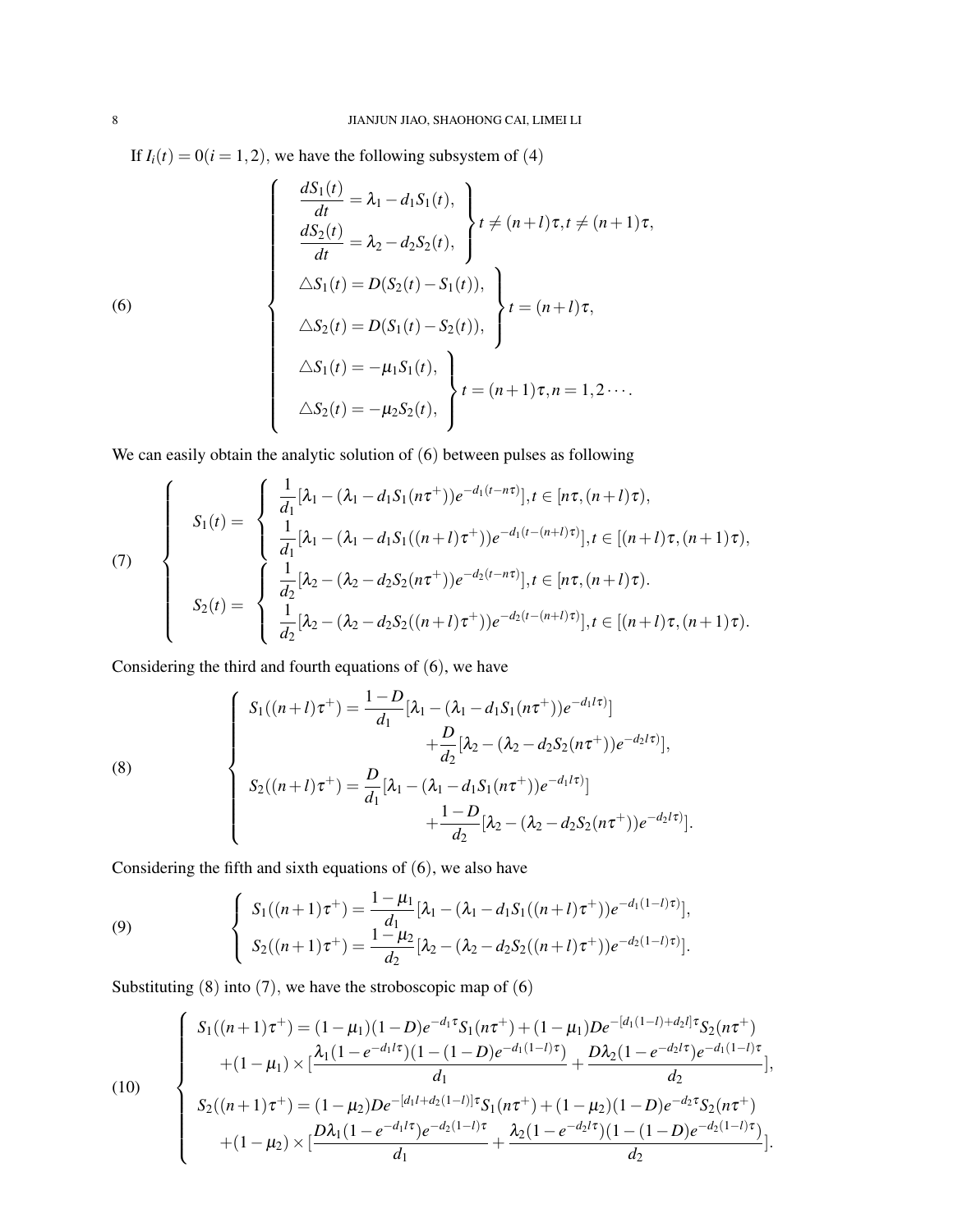(10) has one fixed point as

(11) 
$$
\begin{cases} S_1^* = \frac{(1-A_1)B - AA_2}{(1-A_1)(1-B_2) - A_2B_1} > 0, \\ S_2^* = \frac{B_1B - A(1-B_2)}{(1-A_1)(1-B_2) - A_2B_1} > 0, \end{cases}
$$

where

$$
A_1 = (1 - \mu_1)(1 - D)e^{-d_1\tau}(0 < A_1 < 1),
$$
  
\n
$$
B_1 = (1 - \mu_1)De^{-[d_1(1 - l) + d_2l]\tau}(0 < B_1 < 1),
$$
  
\n
$$
A_2 = (1 - \mu_2)De^{-[d_1l + d_2(1 - l)]\tau}(0 < A_2 < 1),
$$
  
\n
$$
B_2 = (1 - \mu_2)(1 - D)e^{-d_2\tau}(0 < B_2 < 1),
$$
  
\n
$$
A = (1 - \mu_1) \times [\frac{\lambda_1(1 - e^{-d_1l\tau})(1 - (1 - D)e^{-d_1(1 - l)\tau})}{d_1} + \frac{D\lambda_2(1 - e^{-d_2l\tau})e^{-d_1(1 - l)\tau}}{d_2}] > 0,
$$
  
\n
$$
B = (1 - \mu_2) \times [\frac{D\lambda_1(1 - e^{-d_1l\tau})e^{-d_2(1 - l)\tau}}{d_1} + \frac{\lambda_2(1 - e^{-d_2l\tau})(1 - (1 - D)e^{-d_2(1 - l)\tau})}{d_2}] > 0.
$$

**Lemma 3.4.** The unique fixed point  $(S_1^*, S_2^*)$  of  $(10)$  is globally asymptotically stable.

**Proof.** For convenience, we make a notation as  $(S_1^n, S_2^n) = (S_1(n\tau^+), S_2(n\tau^+))$ . The linear form of (10) can be written as

(12) 
$$
\begin{pmatrix} S_1^{n+1} \\ S_2^{n+1} \end{pmatrix} = M \begin{pmatrix} S_1^n \\ S_2^n \end{pmatrix}.
$$

Obviously, the near dynamics of  $(S_1^*, S_2^*)$  is determined by linear system (10). The stabilities of  $(S_1^*, S_2^*)$ is determined by the eigenvalue of *M* less than 1. If *M* satisfies the *Jury* criteria[43], we can know the eigenvalue of *M* less than 1,

$$
(13) \t\t\t 1-trM+\det M>0.
$$

We can easily know that  $(S_1^*, S_2^*)$  is unique fixed point of (10), and

(14) 
$$
M = \left(\begin{array}{cc} A_1 & B_1 \\ A_2 & B_2 \end{array}\right).
$$

For

$$
1 - trM + \det M = 1 - (A_1 + B_2) + (A_1 B_2 - A_2 B_1)
$$
  
=  $(1 - A_1)(1 - B_2) - A_2 B_1$   
=  $[(1 - (1 - \mu_1)e^{-d_1\tau}) + (1 - \mu_1)De^{-d_1\tau}][(1 - (1 - \mu_2)e^{-d_2\tau})$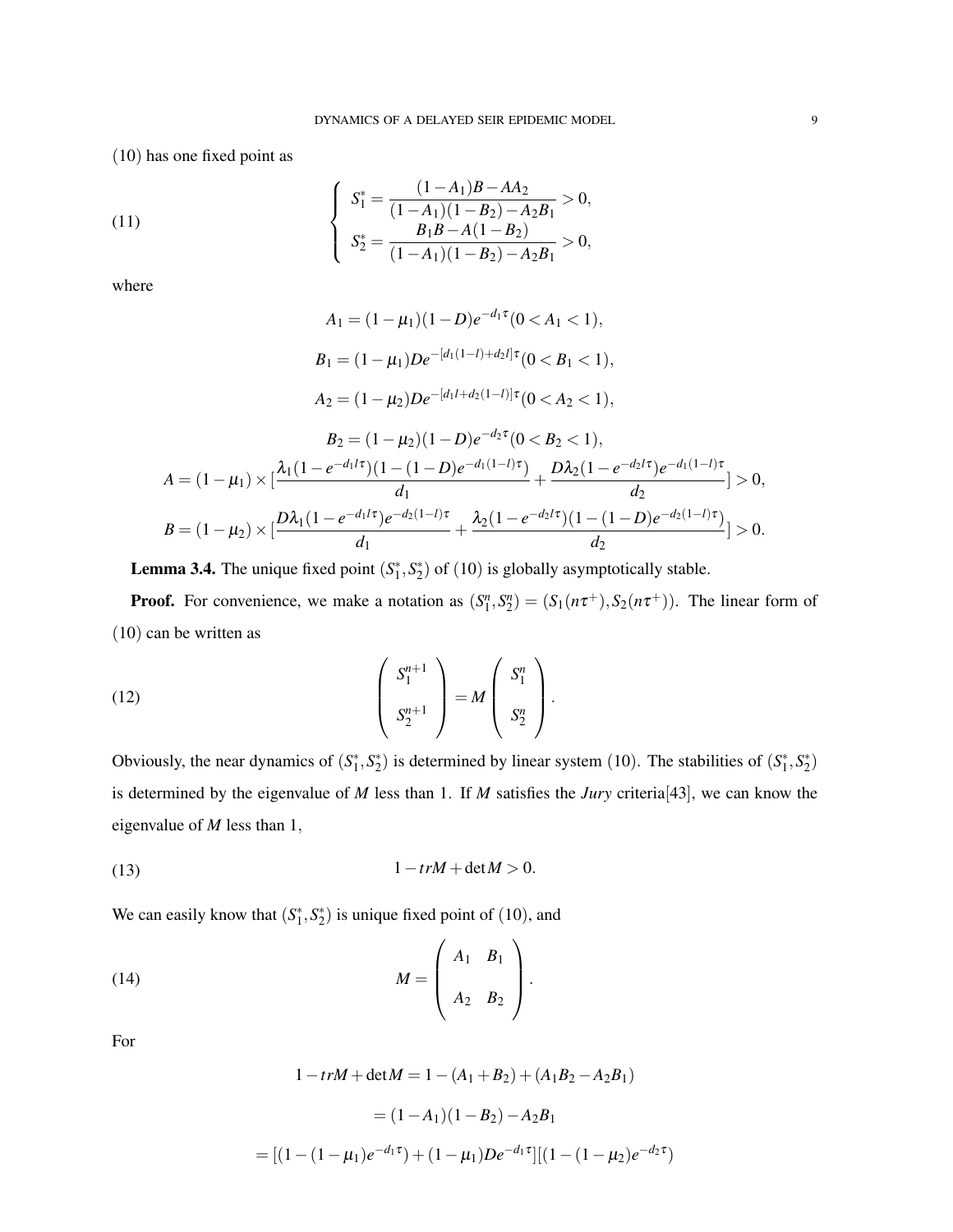$$
+(1 - \mu_2)De^{-d_2\tau} - (1 - \mu_1)(1 - \mu_2)D^2e^{-(d_1 + d_2)\tau}
$$
  
= 
$$
[1 - (1 - \mu_1)e^{-d_1\tau}][1 - (1 - \mu_2)e^{-d_2\tau}]
$$
  
+ 
$$
[1 - (1 - \mu_1)e^{-d_1\tau}](1 - \mu_2)De^{-d_2\tau} + [1 - (1 - \mu_2)e^{-d_2\tau}](1 - \mu_1)De^{-d_1\tau}
$$
  
> 0.

From *Jury* criteria,  $(S_1^*, S_2^*)$  is locally stable. Because the fixed point  $(S_1^*, S_2^*)$  of (10) is unique, then, it is globally asymptotically stable. This completes the proof.

**Lemma 3.5.** The periodic solution  $(\widetilde{S_1(t)}, \widetilde{S_2(t)})$  of System (6) is globally asymptotically stable, where

(15)  

$$
\widehat{S_1(t)} = \begin{cases} \frac{1}{d_1} [\lambda_1 - (\lambda_1 - d_1 S_1^*) e^{-d_1(t - n\tau)}], t \in [n\tau, (n+l)\tau), \\ \frac{1}{d_1} [\lambda_1 - (\lambda_1 - d_1 S_1^*) e^{-d_1(t - (n+l)\tau)}], t \in [(n+l)\tau, (n+1)\tau), \\ \frac{1}{\delta_2(t)} = \begin{cases} \frac{1}{d_2} [\lambda_2 - (\lambda_2 - d_2 S_2^*) e^{-d_2(t - n\tau)}], t \in [n\tau, (n+l)\tau). \\ \frac{1}{d_2} [\lambda_2 - (\lambda_2 - d_2 S_2^{**}) e^{-d_2(t - (n+l)\tau)}], t \in [(n+l)\tau, (n+1)\tau), \end{cases}
$$

here  $S_1^*$  and  $S_2^*$  are determined as  $(11)$ ,  $S_1^{**}$  and  $S_2^{**}$  are defined as

(16)  

$$
\begin{cases}\nS_1^{**} = \frac{1-D}{d_1} [\lambda_1 - (\lambda_1 - d_1 S_1^*) e^{-d_1 t \tau}] \\
+ \frac{D}{d_2} [\lambda_2 - (\lambda_2 - d_2 S_2^*) e^{-d_2 t \tau}] \\
S_2^{**} = \frac{D}{d_1} [\lambda_1 - (\lambda_1 - d_1 S_1^*) e^{-d_1 t \tau}] \\
+ \frac{1-D}{d_2} [\lambda_2 - (\lambda_2 - d_2 S_2^*) e^{-d_2 t \tau}].\n\end{cases}
$$

Lemma 3.6.[42] Consider the following equation

$$
\frac{dx(t)}{dt} = a_1x(t-\omega) - a_2x(t),
$$

where  $a_1, a_2, \omega > 0$ ;  $x(t) > 0$  for  $-\omega \le t \le 0$ , we have

- (*i*) if  $a_1 < a_2$ , then,  $\lim_{t \to \infty} x(t) = 0$ ,
- (*ii*) if  $a_1 > a_2$ , then,  $\lim_{t \to \infty} x(t) = +\infty$ .

## 4. The dynamics

From the above discussion, we know there exists a infection-free boundary periodic solution  $(\widetilde{S_1(t)},0,\widetilde{S_2(t)},0)$ of system (4). In this section, we will prove that the infection-free boundary periodic solution  $(\widetilde{S_1(t)},0,\widetilde{S_2(t)},0)$ of system (4) is globally attractive.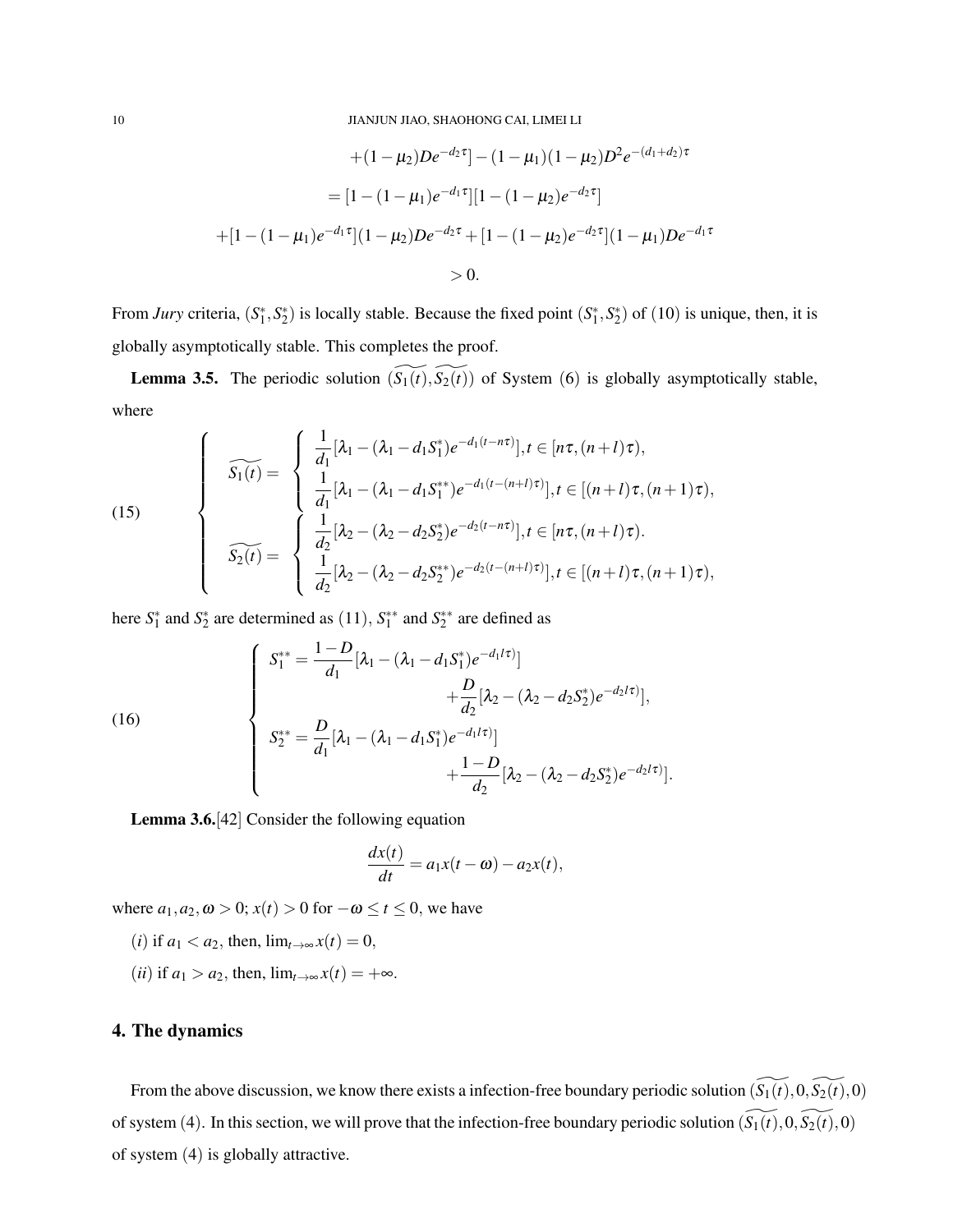Theorem 4.1. If

(17) 
$$
\max_{i=1,2} \{ \beta_i e^{-d_i \tau_i} \left[ \frac{2\lambda_i}{d_i} + (S_i^* + S_i^{**}) \right] - (r_i + d_i + b_i) \} < 0 (i = 1, 2),
$$

holds, the infection-free boundary periodic solution  $(\widetilde{S_1(t)},0,\widetilde{S_2(t)},0)$  of (4) is globally attractive, where  $S_i^*(i = 1, 2)$  is determined as (11),  $S_i^{**}(i = 1, 2)$  is defined as (16).

Proof. From  $(17)$ , we can obtain

(18) 
$$
\beta_i e^{-d_i \tau_i} \left[ \frac{2\lambda_i}{d_i} + (S_i^* + S_i^{**}) \right] < (r_i + d_i + b_i)(i = 1, 2).
$$

Then, we can choose  $\varepsilon_0$  sufficiently small such that

(19) 
$$
\beta_i e^{-d_i \tau_i} \{ \left[ \frac{2\lambda_i}{d_i} + (S_i^* + S_i^{**}) \right] + \varepsilon_0 \} < (r_i + d_i + b_i)(i = 1, 2).
$$

From the first and third equations of system (4), we obtain that  $\frac{dS_i(t)}{dt} \leq \lambda_i - d_1 S_i(t)$  (*i* = 1,2). So we consider the following comparison impulsive differential system

(20)  
\n
$$
\begin{cases}\n\frac{dx_1(t)}{dt} = \lambda_1 - d_1x_1(t), \\
\frac{dx_2(t)}{dt} = \lambda_2 - d_2x_2(t),\n\end{cases}\n t \neq (n+1)\tau, t \neq (n+1)\tau,
$$
\n
$$
\Delta x_1(t) = D(x_2(t) - x_1(t)),\n\Delta x_2(t) = D(x_1(t) - x_2(t)),\n\begin{cases}\nt = (n+1)\tau, \\
t = (n+1)\tau, \\
\Delta x_2(t) = -\mu_2x_2(t),\n\end{cases}
$$

In view of lemma 3.4. and (15), we obtain that the boundary periodic solution of system (20)

(21)  

$$
\widehat{x_1(t)} = \begin{cases} \frac{1}{d_1} [\lambda_1 - (\lambda_1 - d_1 S_1^*) e^{-d_1(t - n\tau)}], t \in [n\tau, (n+l)\tau), \\ \frac{1}{d_1} [\lambda_1 - (\lambda_1 - d_1 S_1^{**}) e^{-d_1(t - (n+l)\tau)}], t \in [(n+l)\tau, (n+1)\tau), \\ \frac{1}{d_2} [\lambda_2 - (\lambda_2 - d_2 S_2^*) e^{-d_2(t - n\tau)}], t \in [n\tau, (n+l)\tau). \end{cases}
$$

is globally asymptotically stable, where  $S_1^*$  and  $S_2^*$  are determined as (11),  $S_1^{**}$  and  $S_2^{**}$  are defined as (16).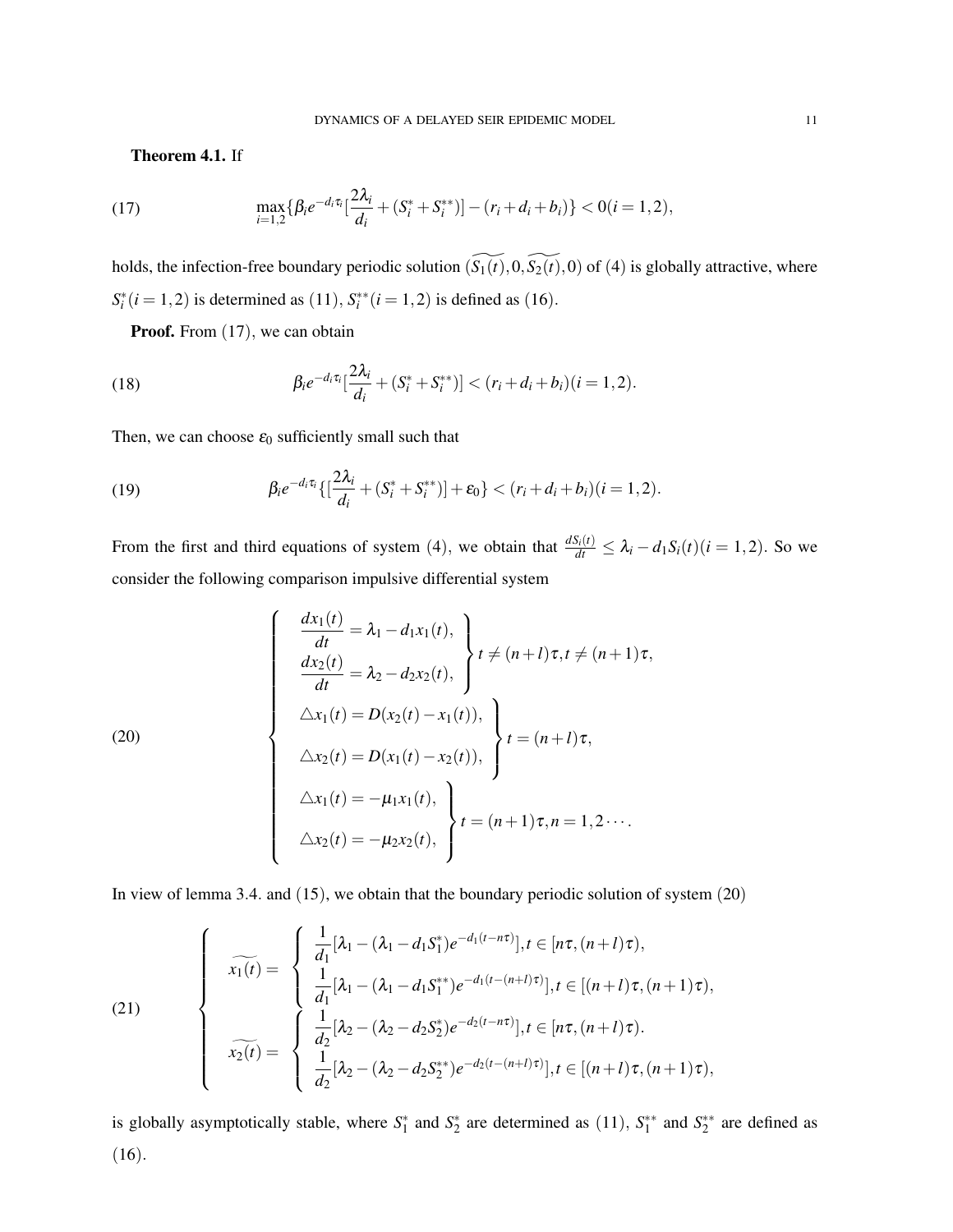From lemma 3.5. and comparison theorem of impulsive equation [2], we have  $S_i(t) \le x_i(t)$  ( $i = 1, 2$ ) and  $x_i(t) \to \widetilde{S_i(t)}$  as  $t \to \infty$ . Then there exists an integer  $k_2 > k_1, t > k_2$  such that

$$
S_i(t) \le x_i(t) \le \widetilde{S_i(t)} + \varepsilon_0(i = 1, 2), n\tau < t \le (n+1)\tau, n > k_2,
$$

that is

$$
S_i(t) < \widetilde{S_i(t)} + \varepsilon_0 \leq [\frac{2\lambda_i}{d_i} + (S_i^* + S_i^{**})] + \varepsilon_0 \stackrel{\Delta}{=} \rho(i=1,2), n\tau < t \leq (n+1)\tau, n > k_2.
$$

From (4), we get

(22) 
$$
\frac{dI_i(t)}{dt} \leq \beta_i e^{-d_i \tau_i} \rho I_i(t-\tau_1) - (r_i + d_i + b_i) I_i(t) (i = 1,2)), t > n\tau + \tau_1, n > k_2,
$$

Consider the following comparison differential system referring to (20)

(23) 
$$
\frac{dy_i(t)}{dt} = \beta_i e^{-d_i \tau_i} \rho y_i(t - \tau_1) - (r_i + d_i + b_i) y_i(t) (i = 1, 2)), t > n\tau + \tau_1, n > k_2,
$$

From (19) and Lemma 3.6., we have  $\lim_{t\to\infty} y_i(t) = 0$ .

Let  $(S_1(t), I_1(t), S_2(t), I_2(t))$  be the solution of system (20) with initial conditions and  $I_1(\zeta) = \varphi_3(\zeta)(\zeta \in$  $[-\tau_1,0]$ ), $I_2(\zeta) = \varphi_7(\zeta)$   $(\zeta \in [-\tau_1,0])$ .  $y_i(t)$   $(i=1,2)$  is the solution of system (23) with initial conditions  $y_1(\zeta) = \varphi_3(\zeta)$  ( $\zeta \in [-\tau_1, 0]$ ),  $y_2(\zeta) = \varphi_7(\zeta)$  ( $\zeta \in [-\tau_1, 0]$ ). By the comparison theorem, we have

$$
\lim_{t\to\infty}I_i(t)<\lim_{t\to\infty}y_i(t)=0.
$$

Incorporating into the positivity of *I<sub>i</sub>*(*t*), we know that  $\lim_{t\to\infty} I_I(t) = 0$ , Therefore, for any  $\varepsilon_1 > 0$  (sufficiently small), there exists an integer  $k_3(k_3\tau > k_2\tau + \tau_1)$  such that  $I_i(t) < \varepsilon_1(i = 1,2)$  for all  $t > k_3\tau$ .

For system (4), we have

(24) 
$$
\lambda_i - (d_i + \beta_i \varepsilon_1) S_i(t) \leq \frac{dS_i(t)}{dt} \leq \lambda_i - d_i S_i(t),
$$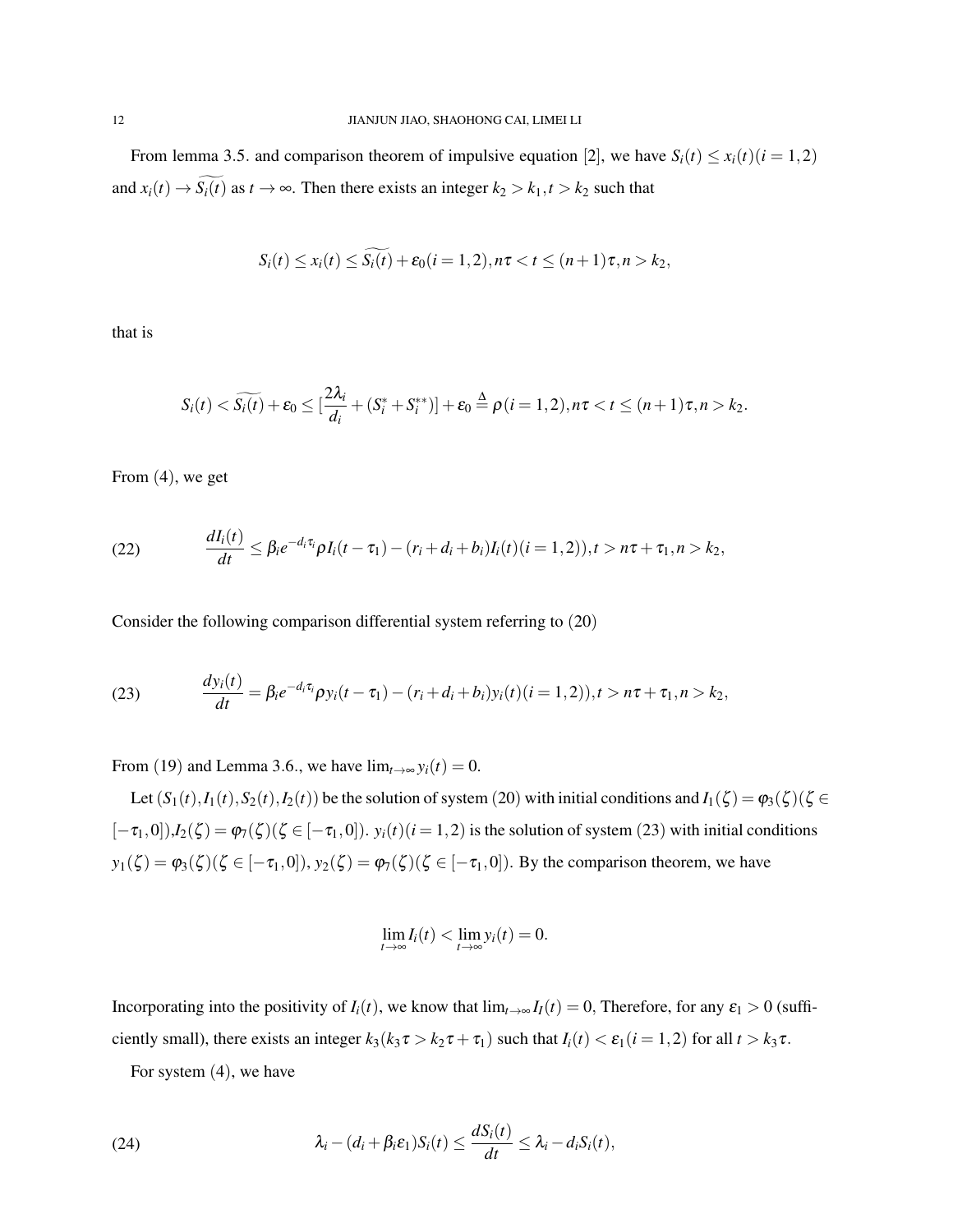Then we have  $z_i(t) \leq S_i(t) \leq z'_i(t)$  and  $z_i(t) \to z_i(t), z'_i(t) \to S_i(t)$  as  $t \to \infty$ . While  $(z_1(t), z_2(t))$  and  $(z_1'(t), z_2'(t))$  are the solutions of

(25)  

$$
\begin{cases}\n\frac{dz_1(t)}{dt} = \lambda_1 - (d_1 + \beta_1 \varepsilon_1) z_1(t), \\
\frac{dz_2(t)}{dt} = \lambda_2 - (d_2 + \beta_2 \varepsilon_1) z_2(t), \\
\Delta z_1(t) = D(z_2(t) - z_1(t)), \\
\Delta z_2(t) = D(z_1(t) - z_2(t)),\n\end{cases} t = (n + t)\tau, \\
\Delta z_1(t) = -\mu_1 z_1(t), \\
\Delta z_2(t) = -\mu_2 z_2(t),\n\begin{cases}\nt = (n + 1)\tau, n = 1, 2 \cdots \\
t = (n + 1)\tau, n = 1, 2 \cdots\n\end{cases}
$$

and

(26)  
\n
$$
\begin{cases}\n\frac{dz'_1(t)}{dt} = \lambda_1 - d_1 z'_1(t), \\
\frac{dz'_2(t)}{dt} = \lambda_2 - d_2 z'_2(t), \\
\Delta z'_1(t) = D(z'_2(t) - z'_1(t)), \\
\Delta z'_2(t) = D(z'_1(t) - z'_2(t)),\n\end{cases} t = (n+l)\tau,
$$
\n
$$
\Delta z'_1(t) = -\mu_1 z'_1(t), \\
\Delta z'_2(t) = -\mu_2 z'_2(t),\n\begin{cases}\nt = (n+1)\tau, n = 1, 2 \cdots \\
\tau = (n+1)\tau, n = 1, 2 \cdots\n\end{cases}
$$

respectively. Where

(27)  
\n
$$
\overline{z_1(t)} = \begin{cases}\n\frac{1}{(d_1 + \beta_1 \varepsilon_1)} [\lambda_1 - (\lambda_1 - (d_1 + \beta_1 \varepsilon_1) z_1^*) e^{-(d_1 + \beta_1 \varepsilon_1)(t - n\tau)}], t \in [n\tau, (n+l)\tau), \\
\frac{1}{(d_1 + \beta_1 \varepsilon_1)} [\lambda_1 - (\lambda_1 - (d_1 + \beta_1 \varepsilon_1) z_1^{**}) e^{-(d_1 + \beta_1 \varepsilon_1)(t - (n+l)\tau)}], t \in [(n+l)\tau, (n+l)\tau), \\
\frac{1}{(d_2 + \beta_2 \varepsilon_1)} [\lambda_2 - (\lambda_2 - (d_2 + \beta_2 \varepsilon_1) z_2^*) e^{-(d_2 + \beta_2 \varepsilon_1)(t - n\tau)}], t \in [n\tau, (n+l)\tau). \\
\frac{1}{(d_2 + \beta_2 \varepsilon_1)} [\lambda_2 - (\lambda_2 - (d_2 + \beta_2 \varepsilon_1) z_2^{**}) e^{-(d_2 + \beta_2 \varepsilon_1)(t - (n+l)\tau)}], t \in [(n+l)\tau, (n+l)\tau),\n\end{cases}
$$

here

(28) 
$$
\begin{cases} z_1^* = \frac{(1-A_1')B' - A'A_2'}{(1-A_1')(1-B_2') - A_2'B_1'} > 0, \\ z_2^* = \frac{B_1'B' - A'(1-B_2')}{(1-A_1')(1-B_2') - A_2'B_1'} > 0, \end{cases}
$$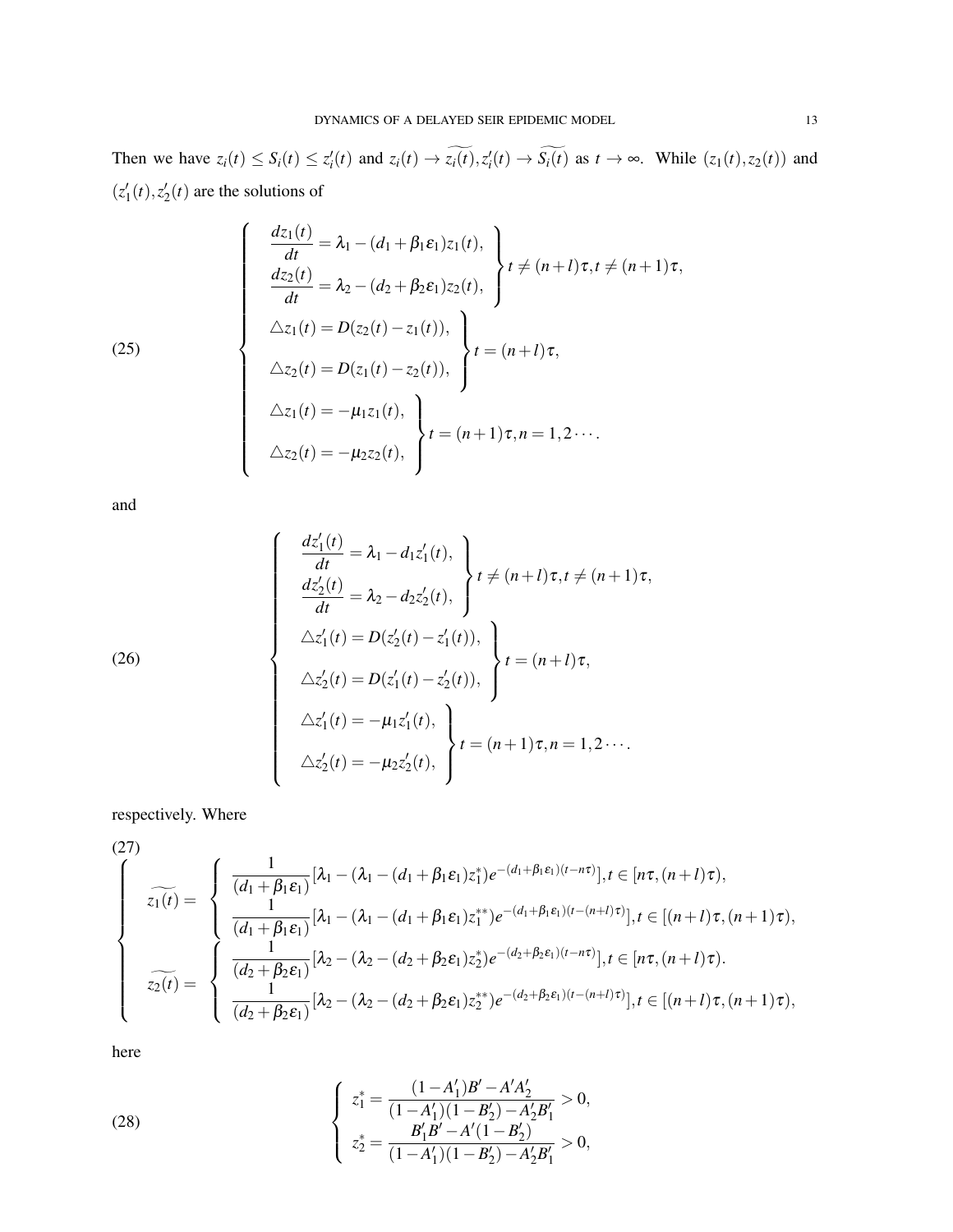and

(29)  

$$
\begin{cases}\nz_1^{**} = \frac{1-D}{(d_1 + \beta_1 \varepsilon_1)} [\lambda_1 - (\lambda_1 - (d_1 + \beta_1 \varepsilon_1) z_1^*) e^{-(d_1 + \beta_1 \varepsilon_1) t \tau)}] \\
+ \frac{D}{(d_2 + \beta_2 \varepsilon_1)} [\lambda_2 - (\lambda_2 - (d_2 + \beta_2 \varepsilon_1) z_2^*) e^{-(d_2 + \beta_2 \varepsilon_1) t \tau})], \\
z_2^{**} = \frac{D}{(d_1 + \beta_1 \varepsilon_1)} [\lambda_1 - (\lambda_1 - (d_1 + \beta_1 \varepsilon_1) z_1^*) e^{-(d_1 + \beta_1 \varepsilon_1) t \tau)}] \\
+ \frac{1-D}{(d_2 + \beta_2 \varepsilon_1)} [\lambda_2 - (\lambda_2 - (d_2 + \beta_2 \varepsilon_1) z_2^*) e^{-(d_2 + \beta_2 \varepsilon_1) t \tau)}].\n\end{cases}
$$

and

$$
A'_1 = (1 - \mu_1)(1 - D)e^{-(d_1 + \beta_1 \varepsilon_1)\tau}(0 < A'_1 < 1),
$$
  
\n
$$
B'_1 = (1 - \mu_1)De^{-[(d_1 + \beta_1 \varepsilon_1)(1 - l) + (d_2 + \beta_2 \varepsilon_1)l]\tau}(0 < B'_1 < 1),
$$
  
\n
$$
A'_2 = (1 - \mu_2)De^{-[(d_1 + \beta_1 \varepsilon_1)l + (d_2 + \beta_2 \varepsilon_1)(1 - l)]\tau}(0 < A'_2 < 1),
$$
  
\n
$$
B'_2 = (1 - \mu_2)(1 - D)e^{-(d_2 + \beta_2 \varepsilon_1)\tau}(0 < B'_2 < 1),
$$
  
\n
$$
A' = (1 - \mu_1) \times [\frac{\lambda_1(1 - e^{-(d_1 + \beta_1 \varepsilon_1)l\tau})(1 - (1 - D)e^{-(d_1 + \beta_1 \varepsilon_1)(1 - l)\tau})}{(d_1 + \beta_1 \varepsilon_1)} - \frac{D\lambda_2(1 - e^{-(d_2 + \beta_2 \varepsilon_1)l\tau})e^{-(d_1 + \beta_1 \varepsilon_1)(1 - l)\tau}}{(d_2 + \beta_2 \varepsilon_1)} > 0,
$$
  
\n
$$
B' = (1 - \mu_2) \times [\frac{D\lambda_1(1 - e^{-(d_1 + \beta_1 \varepsilon_1)l\tau})e^{-(d_2 + \beta_2 \varepsilon_1)(1 - l)\tau}}{(d_1 + \beta_1 \varepsilon_1)} - \frac{\lambda_2(1 - e^{-(d_2 + \beta_2 \varepsilon_1)l\tau})(1 - (1 - D)e^{-(d_2 + \beta_2 \varepsilon_1)(1 - l)\tau})}{(d_2 + \beta_2 \varepsilon_1)}] > 0.
$$

Therefore, for any  $\varepsilon_2 > 0$ . there exists a integer  $k_4$ ,  $n > k_4$  such that  $z_i(t) - \varepsilon_2 < S_i(t) < z'_i(t) + \varepsilon_2 (i = 1, 2)$ . Let  $\varepsilon_1 \to 0$ , so we have  $\widetilde{S_i(t)} - \varepsilon_2 < S_i(t) < \widetilde{S_i(t)} + \varepsilon_2(i=1,2)$ , for *t* large enough. Which implies  $S_i(t) \rightarrow \widetilde{S_i(t)}$  (*i* = 1, 2) as *t* → ∞. This completes the proof.

The next work is to investigate the permanence of the system(3). Before starting our theorem, we give the following definition.

**Definition 4.2.** System (4) is said to be permanent if there are constants  $m, M > 0$  (independent of initial value) and a finite time  $T_0$  such that for all solutions  $(S_1(t), I_1(t), S_2(t), I_2(t))$  with all initial values  $S_1(0^+) > 0, I_1(0^+) > 0, S_2(0^+) > 0, I_2(0^+) > 0, m \leq S_1(t) \leq M, m \leq I_1(t) \leq M, m \leq S_2(t) \leq M, m \leq I_2(t) \leq M, m \leq I_1(t) \leq M, m \leq I_2(t) \leq M, m \leq I_2(t) \leq M, m \leq I_2(t) \leq M, m \leq I_2(t) \leq M, m \leq I_2(t) \leq M, M \leq I_1(t) \leq M, M \leq I_2(t) \leq M, M \leq I_2(t$  $I_2(t) \leq M$  holds for all  $t \geq T_0$ . Here  $T_0$  may depend on the initial values  $(S_1(0^+), I_1(0^+), S_2(0^+), I_2(0^+))$ .

Theorem 4.3. If

$$
\min_{i=1,2} \{ \beta_i e^{-d_i \tau_i} [v_i^* e^{-(d_i + \beta_i I_i^*)/\tau} + v_i^{**} e^{-(d_i + \beta_i I_i^*) (1-l)\tau}] - (r_i + d_i + b_i) \} > 0,
$$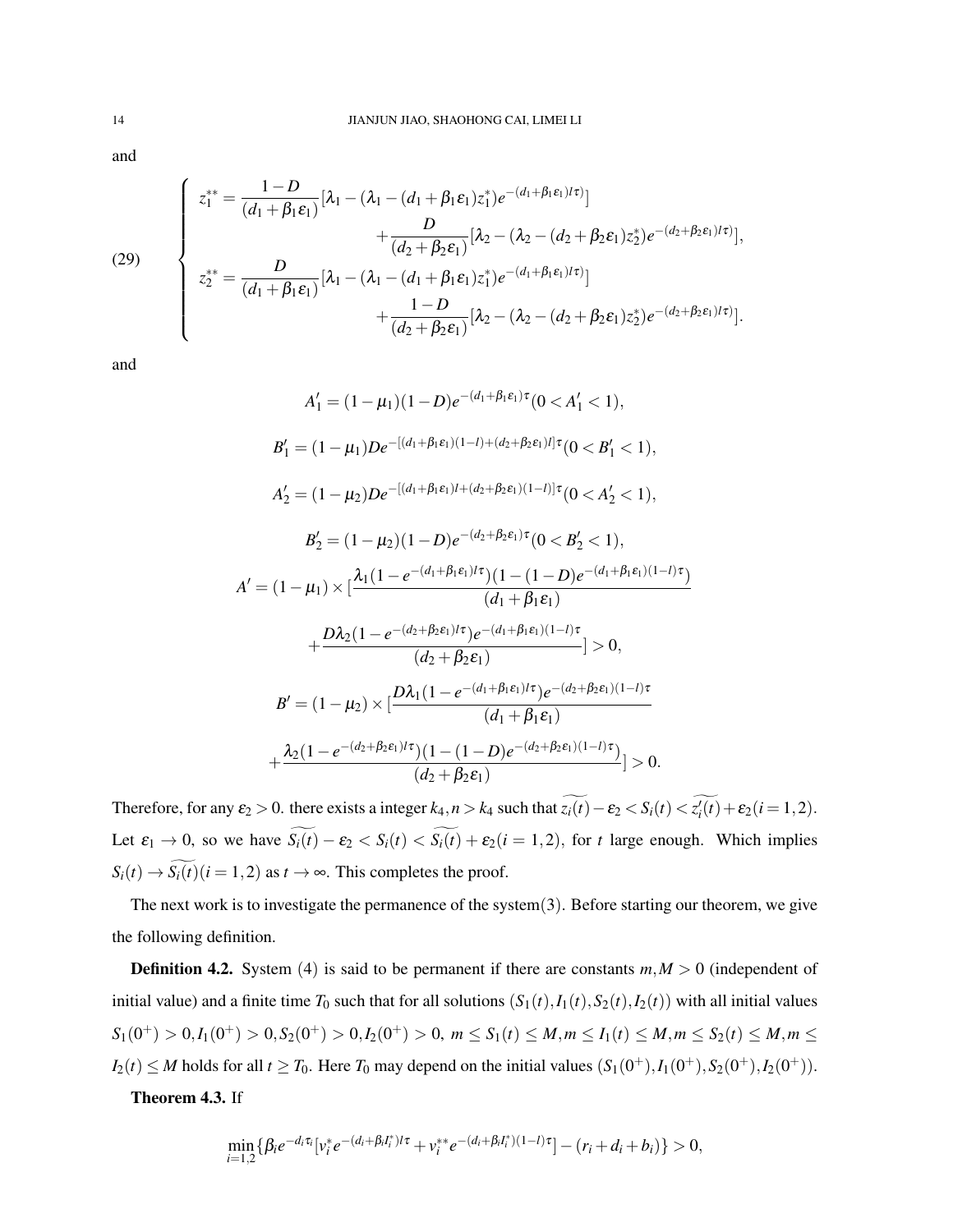there is a positive constant *q* such that each positive solution  $(S_1(t), I_1(t), S_2(t), I_2(t))$  of (2.4) satisfies  $I_i(t) \geq q$ , for *t* large enough, where  $I_i^*(i = 1, 2)$  is decided by

$$
\beta_i e^{-d_i \tau_i} [v_i^* e^{-(d_i + \beta_i I_i^*) t \tau} + v_i^{**} e^{-(d_i + \beta_i I_i^*) (1 - t) \tau}] = (r_i + d_i + b_i)(i = 1, 2),
$$

here  $v_i^*(i = 1, 2)$  and  $v_i^{**}(i = 1, 2)$  are defined as (35) and (36) respectively.

**Proof.** The second and fourth equations of (4) can be rewritten as

(30)  
\n
$$
\frac{dI_i(t)}{dt} = [\beta_i e^{-d_i \tau_i} S_i(t) - (r_i + d_i + b_i] I_i(t) -\beta_i e^{-d_i \tau_i} \frac{d}{dt} \int_{t-\tau_i}^t S_i(u) I_i(u) du (i = 1, 2).
$$

According to(30),  $Q_i(t)$ ( $i = 1, 2$ ) is defined as

$$
Q_i(t) = I_i(t) + \beta_i e^{-d_i \tau_i} \int_{t-\tau_1}^t S_i(u) I_i(u) du (i = 1, 2).
$$

We calculate the derivative of  $Q_i(t)$  (*i* = 1, 2) along the solution of (4)

(31) 
$$
\frac{dQ_i(t)}{dt} = [\beta_i e^{-d_i \tau_i} S_i(t) - (r_i + d_i + b_i] I_i(t) (i = 1, 2).
$$

Since

$$
\beta_i e^{-d_i \tau_i} [v_i^* e^{-(d_i + \beta_i I_i^*)t \tau} + v_i^{**} e^{-(d_i + \beta_i I_i^*) (1 - t) \tau}] > r_i + d_i + b_i (i = 1, 2),
$$

we can easily know that there exists sufficiently small  $\varepsilon > 0$  such that

$$
\beta_i e^{-d_i \tau_i} \{ [v_i^* e^{-(d_i + \beta_i I_i^*)t \tau} + v_i^{**} e^{-(d_i + \beta_i I_i^*) (1 - t) \tau}] - \varepsilon \} > r_i + d_i + b_i (i = 1, 2),
$$

We claim that for any  $t_0 > 0$ , it is impossible that  $I_i(t) < I_i^*(i = 1, 2)$  for all  $t > t_0$ . Suppose that the claim is not valid. Then there is a  $t_0 > 0$  such that  $I_i(t) < I_i^*(i = 1, 2)$  for all  $t > t_0$ . It follows from the first and third equations of (4) that for all  $t > t_0$ 

(32) 
$$
\frac{dS_i(t)}{dt} > \lambda_i - (d_i + \beta_i I_i^*) S_i(t) (i = 1, 2).
$$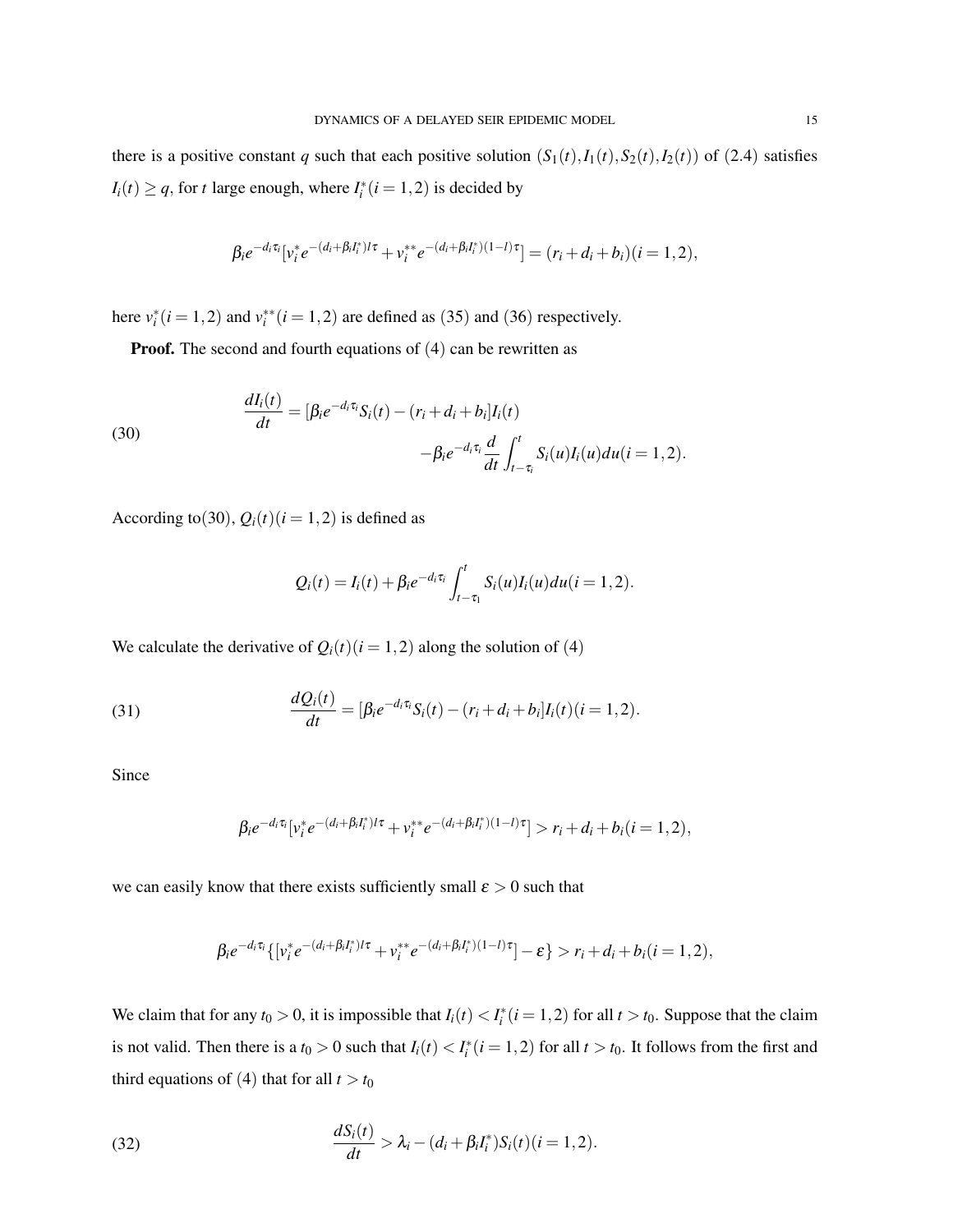Consider the following comparison impulsive system for all  $t > t_0$ 

(33)  

$$
\begin{cases}\n\frac{dv_1(t)}{dt} = \lambda_1 - (d_1 + \beta_1 I_1^*) v_1(t), \\
\frac{dv_2(t)}{dt} = \lambda_2 - (d_2 + \beta_2 I_2^*) v_2(t), \\
\Delta v_1(t) = D(v_2(t) - v_1(t)), \\
\Delta v_2(t) = D(v_1(t) - v_2(t)), \\
\Delta v_1(t) = -\mu_1 v_1(t), \\
\Delta v_2(t) = -\mu_2 v_2(t),\n\end{cases} t = (n+1)\tau, n = 1, 2 \cdots.
$$

By lemma 3.5., we obtain

$$
(34)
$$

$$
\widehat{\nu_{1}(t)} = \begin{cases}\n\frac{1}{(d_{1} + \beta_{1}I_{1}^{*})}[\lambda_{1} - (\lambda_{1} - (d_{1} + \beta_{1}I_{1}^{*})\nu_{1}^{*})e^{-(d_{1} + \beta_{1}I_{1}^{*})(t - n\tau)}], t \in [n\tau, (n+l)\tau), \\
\frac{1}{(d_{1} + \beta_{1}I_{1}^{*})}[\lambda_{1} - (\lambda_{1} - (d_{1} + \beta_{1}I_{1}^{*})\nu_{1}^{*})e^{-(d_{1} + \beta_{1}I_{1}^{*})(t - (n+l)\tau)}], t \in [(n+l)\tau, (n+l)\tau), \\
\frac{1}{(d_{2} + \beta_{2}I_{2}^{*})}[\lambda_{2} - (\lambda_{2} - (d_{2} + \beta_{2}I_{2}^{*})\nu_{2}^{*})e^{-(d_{2} + \beta_{2}I_{2}^{*})(t - n\tau)}], t \in [n\tau, (n+l)\tau).\n\end{cases}
$$

is the unique positive periodic solution of (34). Here

(35) 
$$
\begin{cases} v_1^* = \frac{(1 - A_1'')B'' - A''A_2''}{(1 - A_1'')(1 - B_2'') - A_2''B_1''} > 0, \\ v_2^* = \frac{B_1''B'' - A''(1 - B_2'')}{(1 - A_1'')(1 - B_2'') - A_2''B_1''} > 0, \end{cases}
$$

and

(36)  

$$
\begin{cases}\nv_1^{**} = \frac{1-D}{(d_1 + \beta_1 I_1^*)} [\lambda_1 - (\lambda_1 - (d_1 + \beta_1 I_1^*) v_1^*) e^{-(d_1 + \beta_1 I_1^*)/t} ) \\
+ \frac{D}{(d_2 + \beta_2 I_2^*)} [\lambda_2 - (\lambda_2 - (d_2 + \beta_2 I_2^*) v_2^*) e^{-(d_2 + \beta_2 I_2^*)/t} ], \\
v_2^{**} = \frac{D}{(d_1 + \beta_1 I_1^*)} [\lambda_1 - (\lambda_1 - (d_1 + \beta_1 I_1^*) v_1^*) e^{-(d_1 + \beta_1 I_1^*)/t} ) \\
+ \frac{1-D}{(d_2 + \beta_2 I_2^*)} [\lambda_2 - (\lambda_2 - (d_2 + \beta_2 I_2^*) v_2^*) e^{-(d_2 + \beta_2 I_2^*)/t} ].\n\end{cases}
$$

and

$$
A_1'' = (1 - \mu_1)(1 - D)e^{-(d_1 + \beta_1 I_1^*)\tau} (0 < A_1'' < 1),
$$
  
\n
$$
B_1'' = (1 - \mu_1)De^{-[(d_1 + \beta_1 I_1^*)(1 - I) + (d_2 + \beta_2 I_2^*)I]\tau} (0 < B_1'' < 1),
$$
  
\n
$$
A_2'' = (1 - \mu_2)De^{-[(d_1 + \beta_1 I_1^*)I + (d_2 + \beta_2 I_1^*)(1 - I)]\tau} (0 < A_2'' < 1),
$$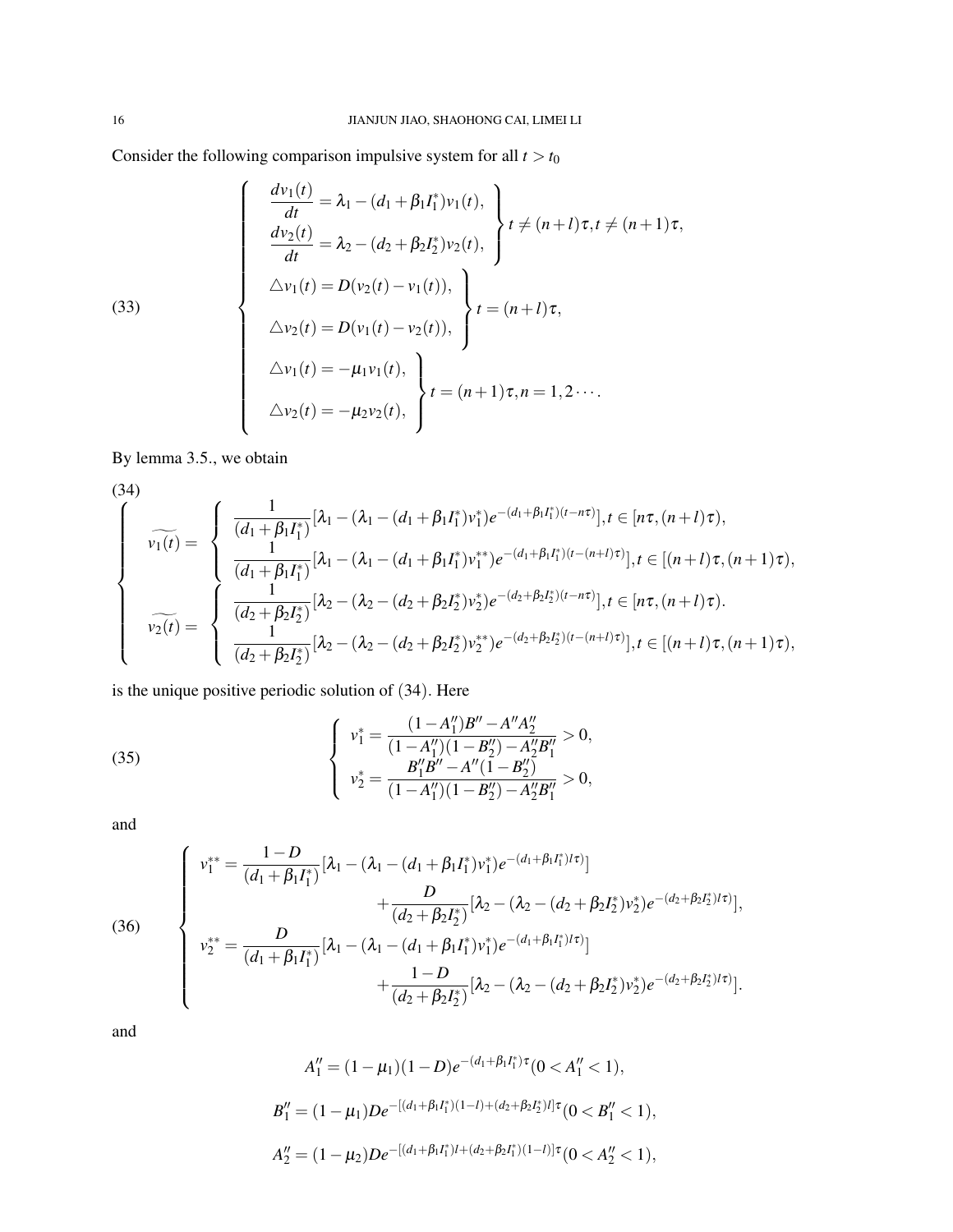$$
B_2'' = (1 - \mu_2)(1 - D)e^{-(d_2 + \beta_2 I_1^*)\tau}(0 < B_2'' < 1),
$$
\n
$$
A'' = (1 - \mu_1) \times \left[ \frac{\lambda_1 (1 - e^{-(d_1 + \beta_1 I_1^*)/t}) (1 - (1 - D)e^{-(d_1 + \beta_1 I_1^*) (1 - l)\tau})}{(d_1 + \beta_1 I_1^*)} + \frac{D\lambda_2 (1 - e^{-(d_2 + \beta_2 I_2^*)/t}) e^{-(d_1 + \beta_1 I_1^*) (1 - l)\tau}}{(d_2 + \beta_2 I_2^*)} \right] > 0,
$$
\n
$$
B'' = (1 - \mu_2) \times \left[ \frac{D\lambda_1 (1 - e^{-(d_1 + \beta_1 I_1^*)/t}) e^{-(d_2 + \beta_2 I_1^*) (1 - l)\tau}}{(d_1 + \beta_1 I_1^*)} + \frac{\lambda_2 (1 - e^{-(d_2 + \beta_2 I_2^*)/t}) (1 - (1 - D)e^{-(d_2 + \beta_2 I_2^*) (1 - l)\tau})}{(d_2 + \beta_2 I_2^*)} \right] > 0.
$$

By the comparison theorem for impulsive differential equation [28], we know that there exists sufficient small  $\varepsilon > 0$  and  $t_1$ ( $> t_0 + \tau_1$ ) such that the inequality  $S_i(t) \ge \widetilde{v_i(t)} - \varepsilon (i = 1, 2)$  holds for  $t \ge t_1$ , thus  $S_i(t) \ge [v_i^* e^{-(d_i + \beta_i I_i^*)t\tau} + v_i^{**} e^{-(d_i + \beta_i I_i^*) (1 - t)\tau}] - \varepsilon$  for all  $t \ge t_1$ . We make notation as  $\sigma_i \stackrel{\Delta}{=} [v_i^* e^{-(d_i + \beta_i I_i^*) t\tau} +$  $v_i^{**}e^{-(d_i+\beta_iI_i^*)(1-l)\tau} - \varepsilon(i=1,2)$ ) for convenience. So we have

$$
\beta_i e^{-d_i \tau_i} \sigma > r_i + d_i + b_i (i = 1, 2),
$$

then we have

$$
Q'_{i}(t) > y_{2}(t) [\beta_{i}e^{-d_{i}\tau_{i}}\sigma - (r_{i} + d_{i} + b_{i})](i = 1, 2),
$$

for all  $t > t_1$ . Set  $I_i^m = \min_{t \in [t_1, t_1 + \tau_1]} I_i(t)$ , we will show that  $I_i(t) \ge I_i^m$  for all  $t \ge t_1$ . Suppose the contrary, then there is a  $T_0 > 0$  such that  $I_i(t) \ge I_i^m$  for  $t_1 \le t \le t_1 + \tau_1 + T_0$ ,  $I_i(t_1 + \tau_1 + T_0) = I_i^m$  and  $I'_i(t_1 + \tau_1 + T_0) < 0$ . Hence, the second and fourth equations of system (4) imply that

$$
I'_{i}(t_{1} + \tau_{1} + T_{0}) = \beta_{i}e^{-d_{i}\tau_{i}}S_{i}(t_{1} + \tau_{1} + T_{0})I_{i}(t_{1} + \tau_{1} + T_{0}) - (r_{i} + d_{i} + b_{i})I_{i}(t_{1} + \tau_{1} + T_{0}),
$$
  
\n
$$
\geq [\beta_{i}e^{-d_{i}\tau_{i}}\sigma - (r_{i} + d_{i} + b_{i})]I_{i}^{m} > 0,
$$

This is a contradiction. Thus,  $I_i(t) \geq I_i^m$  for all  $t > t_1$ . As a consequence, Then  $Q_i'(t) > I_i^m(\beta_i e^{-d_i \tau_i} \sigma (r_i + d_i + b_i) > 0$  for all  $t > t_1$ . This implies that as  $t \to \infty$ ,  $Q_i(t) \to \infty$ . It is a contradiction to  $Q_i(t) \leq$  $M(1+\tau_1\beta_i e^{-d_i\tau_i}M)$ . Hence, the claim is complete.

By the claim, we are left to consider two case. First,  $I_i(t) \geq I_i^*(i=1,2)$  for all *t* large enough. Second,  $I_i(t)$  (*i* = 1, 2) oscillates about  $I_i^*(i = 1, 2)$  for *t* large enough.

Define

(37) 
$$
q = \min\{\frac{I_1^*, I_2^*, q_1, q_2\},\
$$

where  $q_i = I_i^* e^{-(r_i + d_i + b_i)\tau_i}$   $(i = 1, 2)$ . We hope to show that  $I_i(t) \ge q(i = 1, 2)$  for all t large enough. The conclusion is evident in first case. For the second case, let  $t^* > 0$  and  $\xi > 0$  satisfy  $I_i(t^*) = I_i(t^* +$  $\xi$ ) =  $I_i^*(i = 1,2)$  and  $I_i(t) < I_i^*(i = 1,2)$  for all  $t^* < t < t^* + \xi$  where  $t^*$  is sufficiently large such that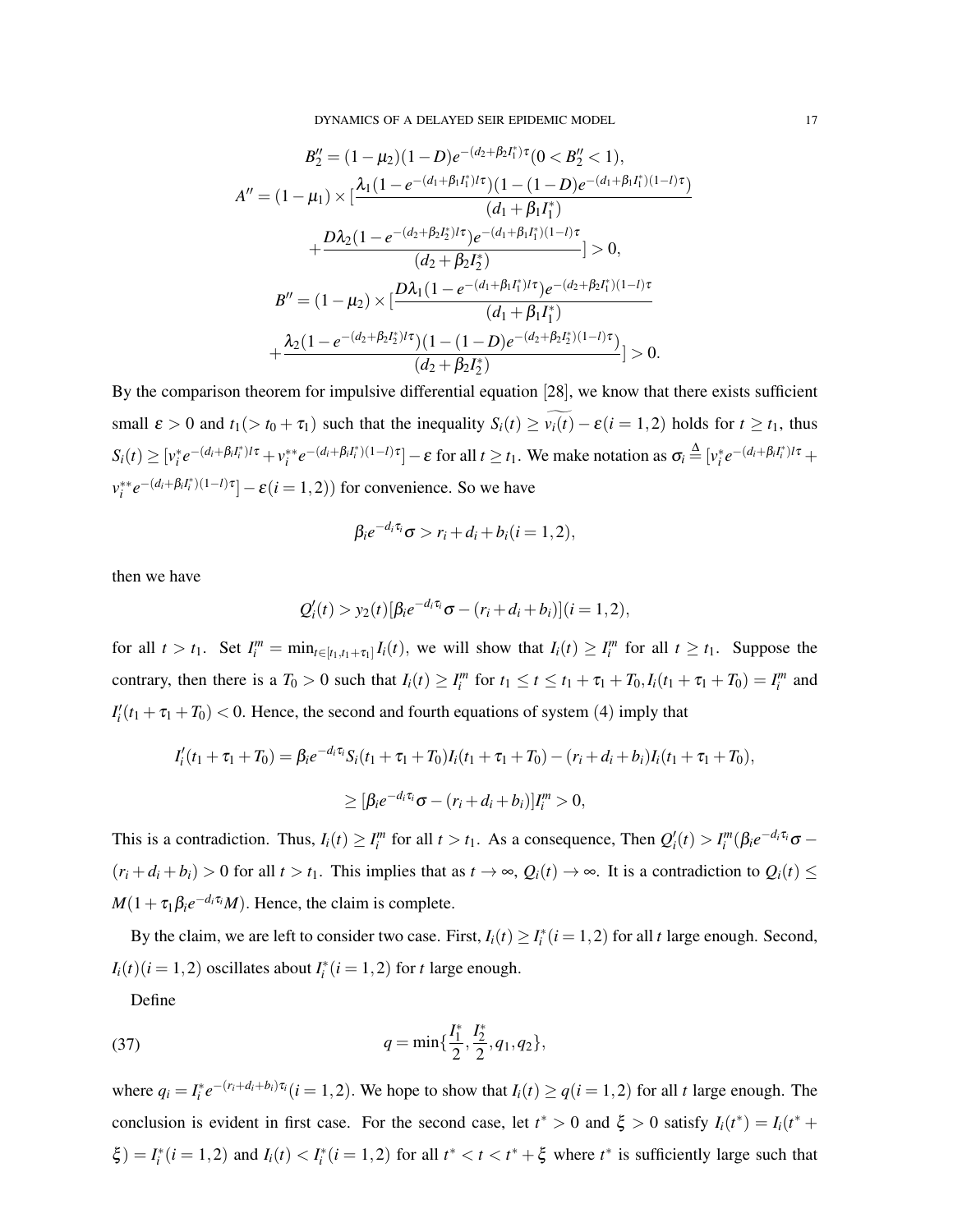$I_i(t) > \sigma(i = 1, 2)$  for  $t^* < t < t^* + \xi$ ,  $I_i(t)(i = 1, 2)$  is uniformly continuous. The positive solutions of (4) are ultimately bounded and  $I_i(t)$  ( $i = 1, 2$ ) is not affected by impulses. Hence, there is a  $T(0 < t < \tau_1$ and *T* is dependent of the choice of  $t^*$  such that  $I_i(t^*) > \frac{I_i^*}{2}(i = 1, 2)$  for  $t^* < t < t^* + T$ . If  $\xi < T$ , there is nothing to prove. Let us consider the case  $T < \xi < \tau_1$ . Since  $I'_i(t) > -(r_i + d_i + b_i)I_i(t)(i = 1, 2)$  and  $I_i(t^*) = I_i^*(i = 1, 2)$ , it is clear that  $I_i(t) \ge q_i(i = 1, 2)$  for  $t \in [t^*, t^* + \tau_1]$ . Then, proceeding exactly as the proof for the above claim. We see that  $I_i(t) \ge q_i$  for  $t \in [t^* + \tau_1, t^* + \xi]$ . Because the kind of interval  $t \in [t^*, t^* + \xi]$  is chosen in an arbitrary way (we only need  $t^*$  to be large). We concluded  $I_i(t) \geq q$  for all large *t*. In the second case. In view of our above discussion, the choice of *q* is independent of the positive solution, and we proved that any positive solution of (4) satisfies  $I_i(t) \geq q$  for all sufficiently large *t*. This completes the proof of the theorem.

From theorem 4.3., we can easily obtain the following two corollaries.

### Corollary 4.4. If

$$
\min_{i=1,2} \{ \beta_i e^{-d_i \tau_i} v_i^* e^{-(d_i + \beta_i I_i^*) / \tau} - (r_i + d_i + b_i) \} > 0,
$$

there is a positive constant *q* such that each positive solution  $(S_1(t), I_1(t), S_2(t), I_2(t))$  of (4) satisfies  $I_i(t) \geq q$ , for *t* large enough, where  $I_i^*(i = 1, 2)$  is decided by

$$
\beta_i e^{-d_i \tau_i} [v_i^* e^{-(d_i + \beta_i I_i^*)l\tau} + v_i^{**} e^{-(d_i + \beta_i I_i^*) (1-l)\tau}] = (r_i + d_i + b_i)(i = 1, 2),
$$

here  $v_i^*(i = 1, 2)$  is defined as (35).

Corollary 4.5. If

$$
\min_{i=1,2} \{ \beta_i e^{-d_i \tau_i} v_i^{**} e^{-(d_i + \beta_i I_i^*)(1 - l)\tau} - (r_i + d_i + b_i) \} > 0,
$$

there is a positive constant *q* such that each positive solution  $(S_1(t), I_1(t), S_2(t), I_2(t))$  of (4) satisfies  $I_i(t) \geq q$ , for *t* large enough, where  $I_i^*(i = 1, 2)$  is decided by

$$
\beta_i e^{-d_i \tau_i} v_i^{**} e^{-(d_i + \beta_i I_i^*)(1 - l)\tau} = (r_i + d_i + b_i)(i = 1, 2),
$$

here  $v_i^{**}$  (*i* = 1, 2) is defined as (36).

Theorem 4.6. If

$$
\min_{i=1,2} \{ \beta_i e^{-d_i \tau_i} [v_i^* e^{-(d_i + \beta_i I_i^*)/\tau} + v_i^{**} e^{-(d_i + \beta_i I_i^*) (1-l)\tau}] - (r_i + d_i + b_i) \} > 0,
$$

system (4) is permanent.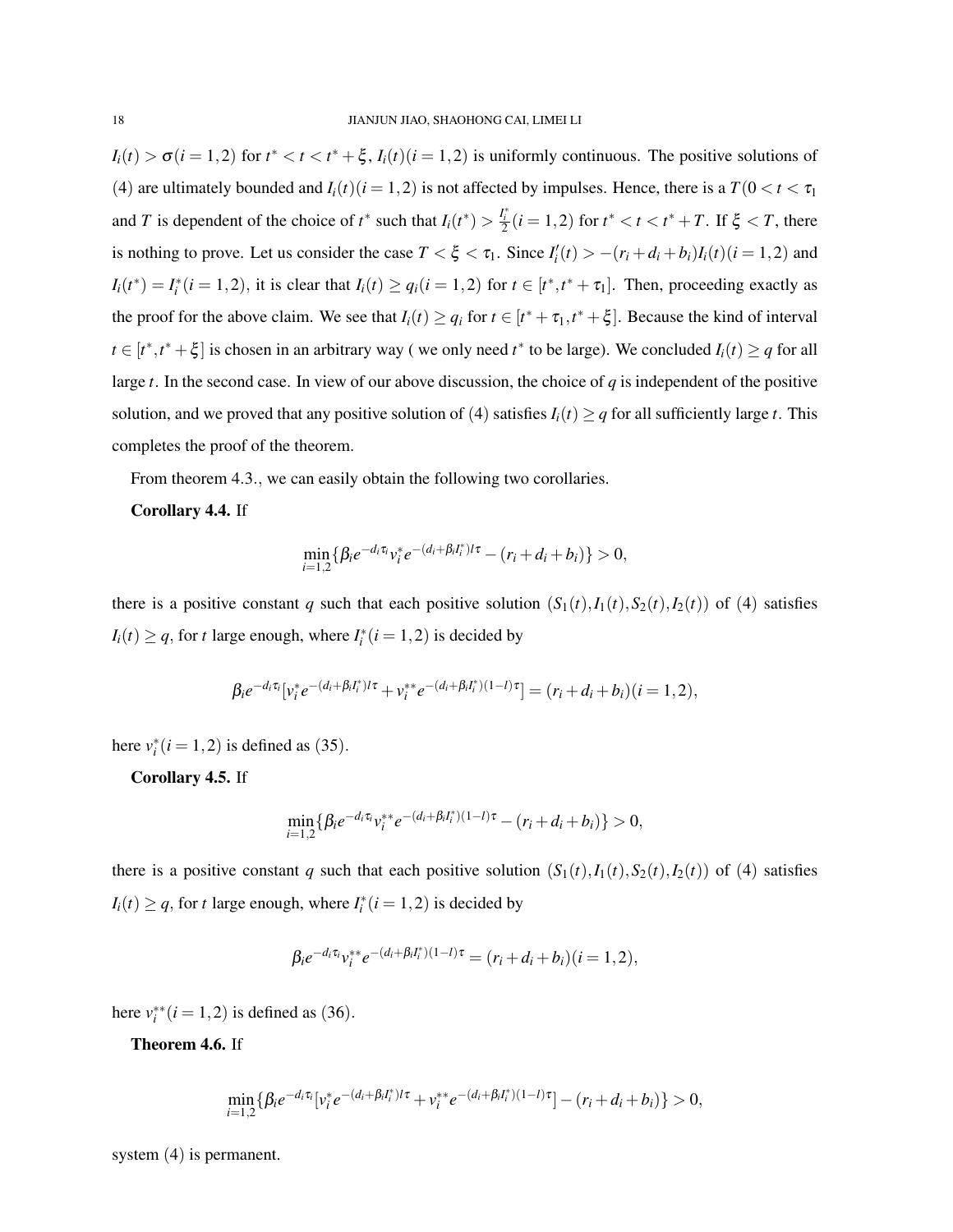**Proof.** Denote  $(S_1(t), I_1(t), S_2(t), I_2(t))$  be any solution of system (4). From system (4) and lemma 3.3., we can easily obtain

(38) 
$$
\frac{dS_i(t)}{dt} > \lambda_i - (d_i + \beta_i M)S_i(t)(i = 1, 2).
$$

Consider the following comparison impulsive system for all  $t > t_0$ 

(39)  

$$
\begin{cases}\n\frac{du_1(t)}{dt} = \lambda_1 - (d_1 + \beta_1 M)u_1(t), \\
\frac{du_2(t)}{dt} = \lambda_2 - (d_2 + \beta_2 M)u_2(t), \\
\Delta u_1(t) = D(u_2(t) - u_1(t)), \\
\Delta u_2(t) = D(u_1(t) - u_2(t)),\n\end{cases} t = (n+l)\tau, \\
\Delta u_1(t) = -\mu_1 u_1(t), \\
\Delta u_2(t) = -\mu_2 u_2(t),\n\begin{cases}\nt = (n+1)\tau, n = 1, 2 \cdots \\
\tau = (n+1)\tau, n = 1, 2 \cdots\n\end{cases}
$$

By lemma 3.5., we obtain

(40)  
\n
$$
\widehat{u_1(t)} = \begin{cases}\n\frac{1}{(d_1 + \beta_1 M)} [\lambda_1 - (\lambda_1 - (d_1 + \beta_1 M) u_1^*) e^{-(d_1 + \beta_1 M)(t - n\tau)}], t \in [n\tau, (n + l)\tau), \\
\frac{1}{(d_1 + \beta_1 M)} [\lambda_1 - (\lambda_1 - (d_1 + \beta_1 M) u_1^{**}) e^{-(d_1 + \beta_1 M)(t - (n + l)\tau)}], t \in [(n + l)\tau, (n + 1)\tau), \\
\frac{1}{(d_2 + \beta_2 M)} [\lambda_2 - (\lambda_2 - (d_2 + \beta_2 M) u_2^*) e^{-(d_2 + \beta_2 M)(t - n\tau)}], t \in [n\tau, (n + l)\tau), \\
\frac{1}{(d_2 + \beta_2 M)} [\lambda_2 - (\lambda_2 - (d_2 + \beta_2 M) u_2^{**}) e^{-(d_2 + \beta_2 M)(t - (n + l)\tau)}], t \in [(n + l)\tau, (n + 1)\tau),\n\end{cases}
$$

is the unique positive periodic solution of (39). Here

(41) 
$$
\begin{cases} u_1^* = \frac{(1 - A_1^{\prime \prime \prime})B^{\prime \prime \prime} - A^{\prime \prime \prime} A_2^{\prime \prime \prime}}{(1 - A_1^{\prime \prime \prime})(1 - B_2^{\prime \prime \prime}) - A_2^{\prime \prime \prime} B_1^{\prime \prime \prime}} > 0, \\ u_2^* = \frac{B_1^{\prime \prime \prime} B^{\prime \prime \prime \prime} - A^{\prime \prime \prime}(1 - B_2^{\prime \prime \prime})}{(1 - A_1^{\prime \prime \prime})(1 - B_2^{\prime \prime \prime}) - A_2^{\prime \prime \prime} B_1^{\prime \prime \prime}} > 0, \end{cases}
$$

and

(42)  

$$
\begin{cases}\nu_1^{**} = \frac{1-D}{(d_1 + \beta_1 M)} [\lambda_1 - (\lambda_1 - (d_1 + \beta_1 M) u_1^*) e^{-(d_1 + \beta_1 M) t})] \\
+ \frac{D}{(d_2 + \beta_2 M)} [\lambda_2 - (\lambda_2 - (d_2 + \beta_2 M) u_2^*) e^{-(d_2 + \beta_2 M) t})], \\
u_2^{**} = \frac{D}{(d_1 + \beta_1 M)} [\lambda_1 - (\lambda_1 - (d_1 + \beta_1 M) u_1^*) e^{-(d_1 + \beta_1 M) t})] \\
+ \frac{1-D}{(d_2 + \beta_2 M)} [\lambda_2 - (\lambda_2 - (d_2 + \beta_2 M) u_2^*) e^{-(d_2 + \beta_2 M) t})].\n\end{cases}
$$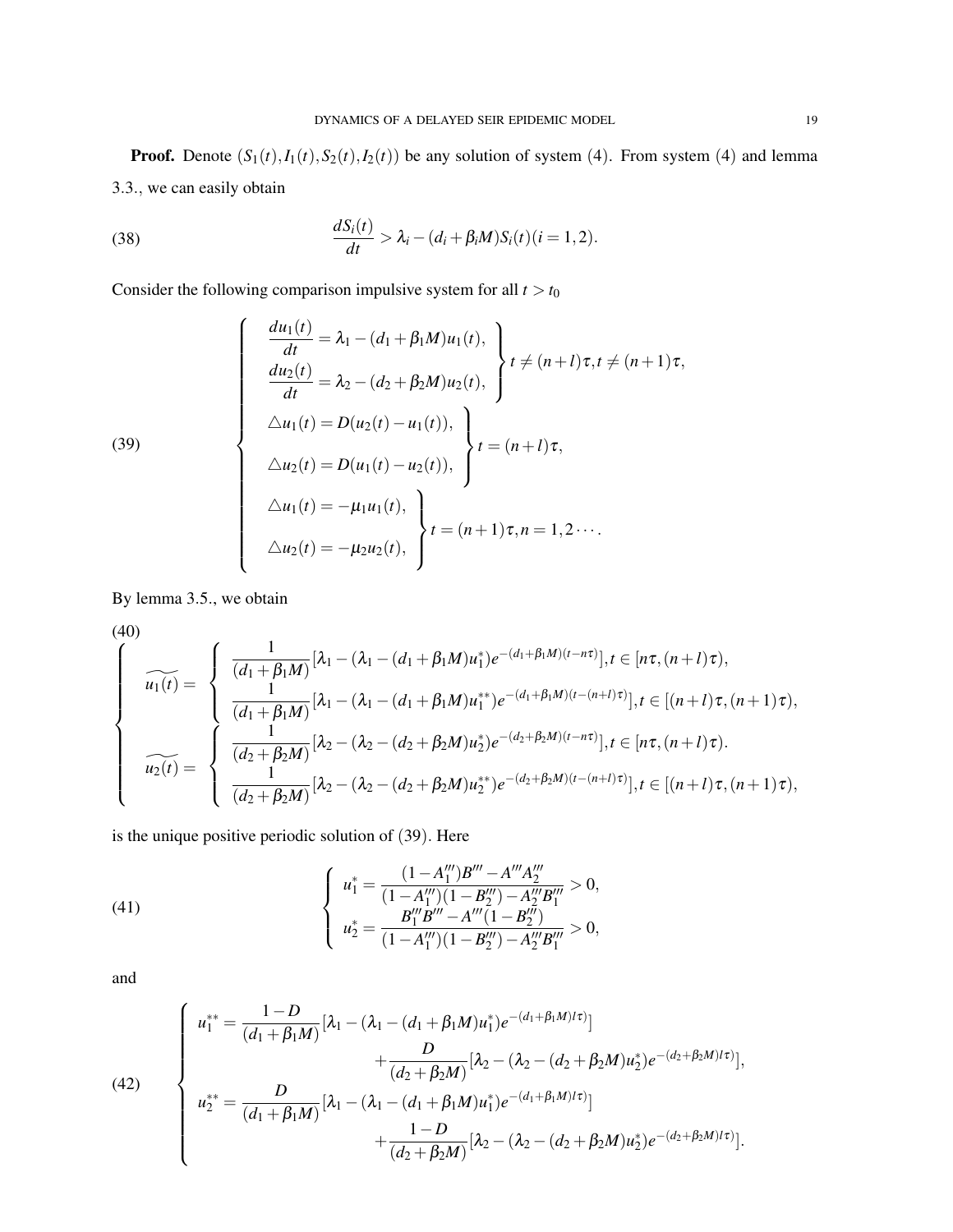and

$$
A_1''' = (1 - \mu_1)(1 - D)e^{-(d_1 + \beta_1 M)\tau}(0 < A_1''' < 1),
$$
  
\n
$$
B_1''' = (1 - \mu_1)De^{-[(d_1 + \beta_1 M)(1 - l) + (d_2 + \beta_2 M)l]\tau}(0 < B_1''' < 1),
$$
  
\n
$$
A_2''' = (1 - \mu_2)De^{-[(d_1 + \beta_1 M)l + (d_2 + \beta_2 M)(1 - l)]\tau}(0 < A_2''' < 1),
$$
  
\n
$$
B_2''' = (1 - \mu_2)(1 - D)e^{-(d_2 + \beta_2 M)\tau}(0 < B_2''' < 1),
$$
  
\n
$$
A''' = (1 - \mu_1) \times \left[\frac{\lambda_1(1 - e^{-(d_1 + \beta_1 M)l\tau})(1 - (1 - D)e^{-(d_1 + \beta_1 M)(1 - l)\tau})}{(d_1 + \beta_1 M)}\right]
$$
  
\n
$$
+ \frac{D\lambda_2(1 - e^{-(d_2 + \beta_2 M)l\tau})e^{-(d_1 + \beta_1 M)(1 - l)\tau}}{(d_2 + \beta_2 M)} > 0,
$$
  
\n
$$
B''' = (1 - \mu_2) \times \left[\frac{D\lambda_1(1 - e^{-(d_1 + \beta_1 M)l\tau})e^{-(d_2 + \beta_2 M)(1 - l)\tau}}{(d_1 + \beta_1 M)}\right]
$$
  
\n
$$
+ \frac{\lambda_2(1 - e^{-(d_2 + \beta_2 M)l\tau})(1 - (1 - D)e^{-(d_2 + \beta_2 M)(1 - l)\tau})}{(d_2 + \beta_2 M)} > 0.
$$

By the comparison theorem for impulsive differential equation [28], we know that there exists sufficient small  $\varepsilon > 0$  and  $t_1(> t_0 + \tau_1)$  such that the inequality  $S_i(t) \ge \widetilde{u_i(t)} - \varepsilon (i = 1, 2)$  holds for  $t \ge t_1$ , thus  $S_i(t) \geq [u_i^* e^{-(d_i + \beta_i M)t} + u_i^{**} e^{-(d_i + \beta_i M)(1-t)\tau}] - \varepsilon \stackrel{\Delta}{=} p_i$  for all  $t \geq t_1$ . By theorem 4.3. and lemma3.3. and the above discussion, system (4) is permanent. The proof of theorem 4.6. is complete.

From theorem 4.6., we can also easily obtain the following two corollaries.

### Corollary 4.7. If

$$
\min_{i=1,2} \{ \beta_i e^{-d_i \tau_i} v_i^* e^{-(d_i + \beta_i I_i^*) / \tau} - (r_i + d_i + b_i) \} > 0,
$$

system (4) is permanent.

Corollary 4.8. If

$$
\min_{i=1,2} \{ \beta_i e^{-d_i \tau_i} v_i^{**} e^{-(d_i + \beta_i I_i^*)(1 - l)\tau} - (r_i + d_i + b_i) \} > 0,
$$

system (4) is permanent.

### 5. Discussion

In this paper, we investigate a delayed SEIR epidemic model with pulse vaccination and restricting the infected dispersal. We analyze that the infection-free boundary periodic solution of system (4) is globally attractive, and we also obtain the permanent condition of system (4). From theorem 4.1. and theorem 4.6., we can easily guess that there must exist a threshold  $\mu^*$ . If  $\mu > \tau^*$ , the infection-free boundary periodic solution  $(\widetilde{S_1(t)},0,\widetilde{S_2(t)},0)$  of (4) is globally attractive. If  $\mu < \mu^*$ , system (4) is permanent. From theorem 4.1. and theorem 4.6., we can also easily guess that there must exist a threshold  $D^*(0 < D^* < 1)$ .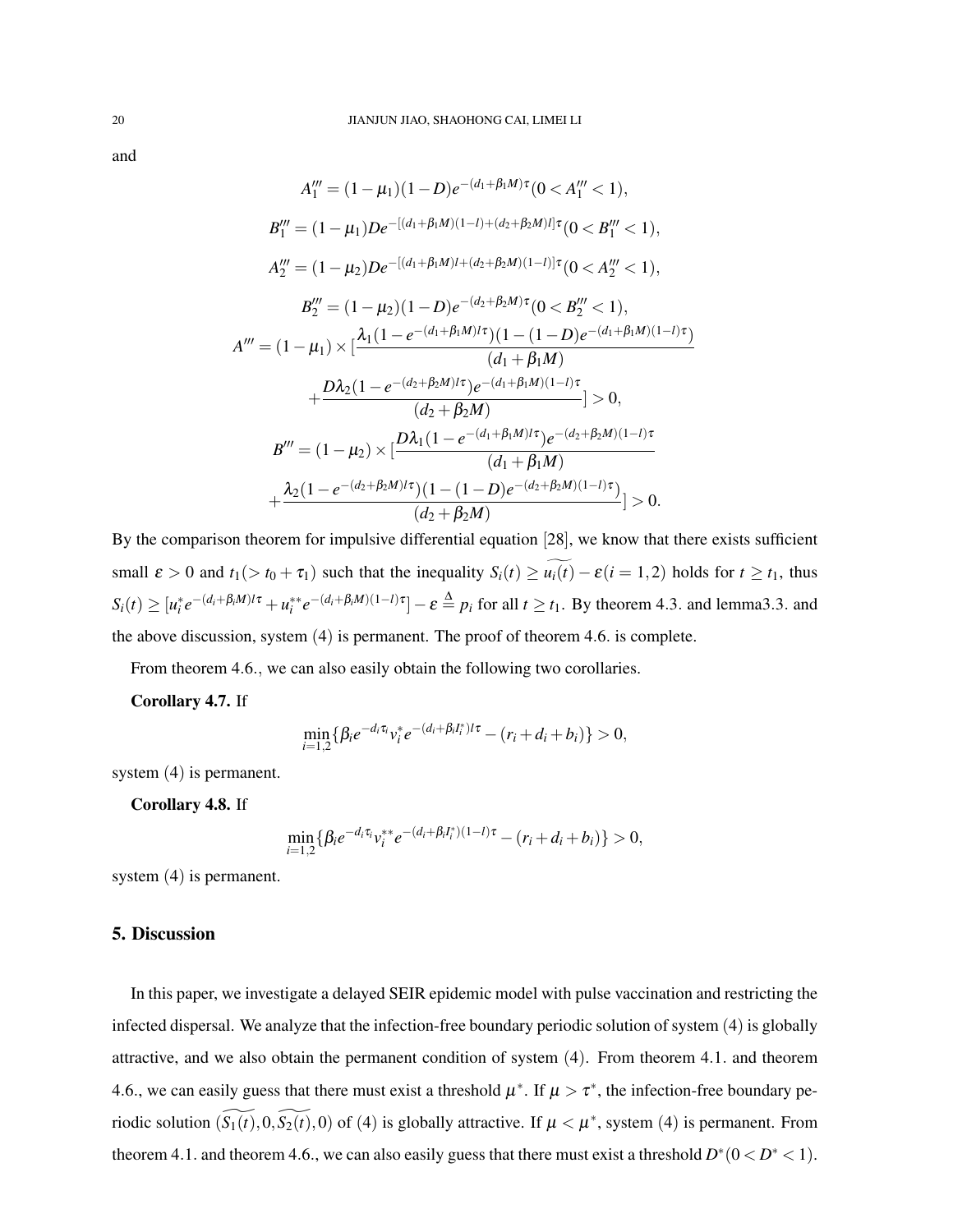If  $D < D^*$ , the infection-free boundary periodic solution  $(\widetilde{S_1(t)}, 0, \widetilde{S_2(t)}, 0)$  of (4) is globally attractive. If  $D > D^*$ , system (4) is permanent. This indicates that restricting the pulse vaccination and dispersal amount of population can affect the eliminating disease. That is to say, pulse vaccination and restricting the dispersal amount of population play important roles for eliminating disease of system (4). The parameters as  $\tau_i(i=1,2)$  and  $\tau$  can also be discussed, its change also affect the dynamical system of (4). The results of this paper provide tactical basis for eliminating disease.

#### Conflict of Interests

The authors declare that there is no conflict of interests.

#### **REFERENCES**

- [1] Jianjun Jiao et al., Impulsive vaccination and dispersal on dynamics of an SIR epidemic model with restricting infected individuals boarding transports, *Physica A: Stat. Mech. Appl.,* 449 (2016), 145-159.
- [2] W. Kermack, A. McKendick, Contributions to the mathematical theory of epidemics I, *Proc. Soc. A,* 115 (1927),700-721. 1-5.
- [3] Yoshiaki Muroya, Toshikazu Kuniya, Jinliang Wang, Stability analysis of a delayed multi-group SIS epidemic model with nonlinear incidence rates and patch structure, *J. Math. Anal. Appl.,* 425 (2015), 415-439.
- [4] Y. Enatsu, Y. Nakata, Y. Muroya, Lyapunov functional techniques for global stability analysis of a delayed SIRS epidemic model, *Nolinear Anal. Real World Appl.,* 13 (2012), 2120-2133.
- [5] T.Faria, Global dynamics for Lotka- Volterra systems with infinite delay and patch structure, *Appl. Mat. Comput.,* 245(2014), 575-590.
- [6] H. Guo, M.Y. Li, Z. Shuai, Global stability of the endemic equilibrium of multigroup SIR epidemic models, *Can. Appl. Soc.,* 136(2008), 2793-2802.
- [7] T. Kuniya, Y. Muroya, Global stability of a multi-group SIS epidemic models concerning population migration, *Discrete Contin. Dyn. Syst.,* 103(2014), 1105-1118.
- [8] H. Shu, D. Fan, J. Wei, Global stability of multi-group SEIR epidemic models with distributed delays and nonlinear transmission, *Nonlear Anal. Real World Appl.,* 13(2012), 1581-1592.
- [9] J. Wang, Y. Takeuchi, S. Liu, A multi-group SVEIR epidemic model with distributed delay and vaccination, *Int. J. Biomath.,* 5(2012), 1260001.
- [10] R. Sun, J. Shi, Global stability of multigroup epidemic model with group mixing and nonlinear incidence rates, *Applied Mathematics and Computation,* 218 (2011), 280-286.
- [11] J. Cui, Y. Takeuchi, Y. Saito, Spreading disease with transport-related infection, *J. Theoret. Biol.,* 239 (2006), 376-390.
- [12] Y. Takeuchi, X. Liu, J. Cui, Global dynamics of SIS models with transport-related infect, *J. Math. Anal. Appl.,* 329 (2007), 1460-1471.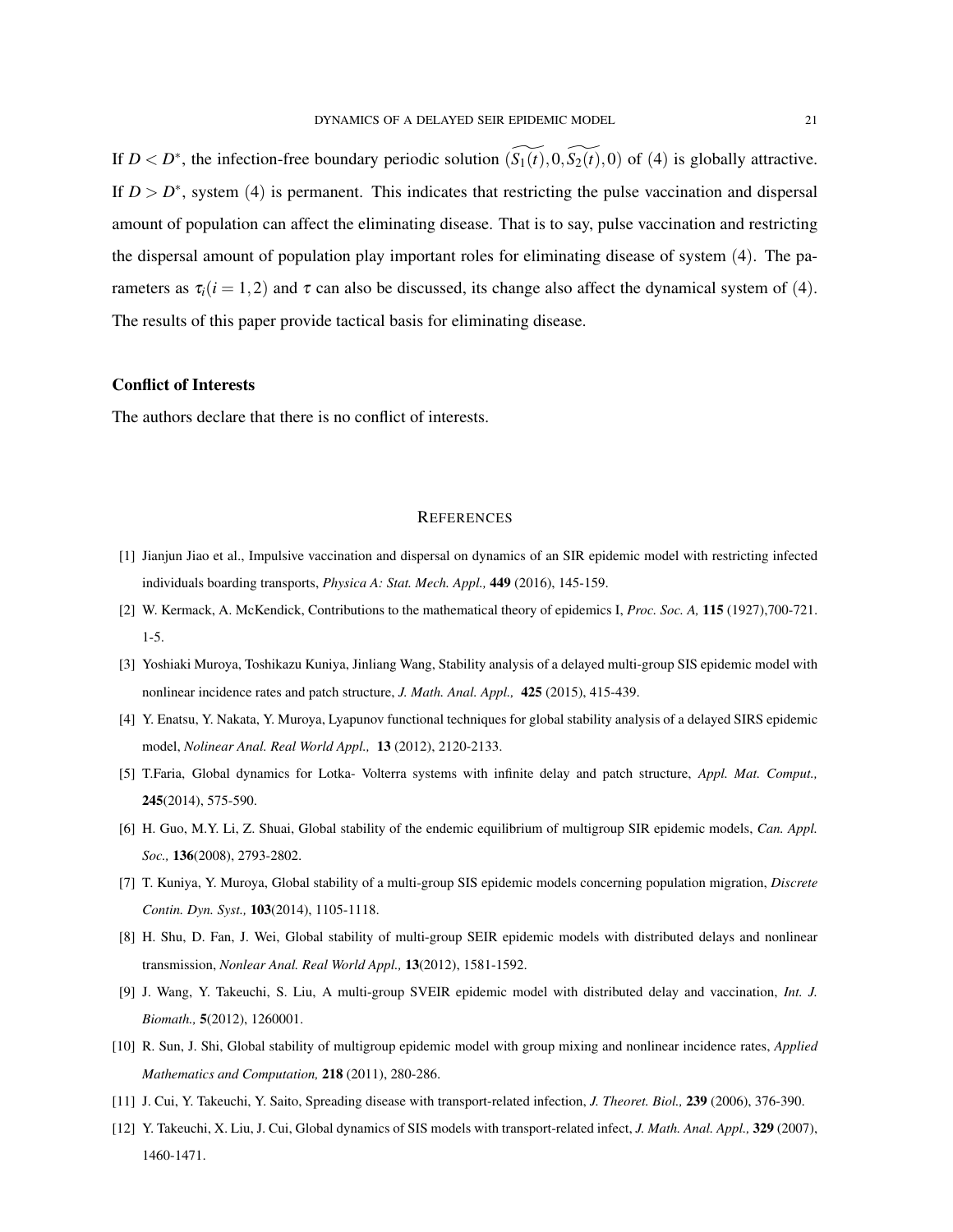- [13] L. Liu et al., Global stability of an SEIR epidemic model with age-dependent latency and relapse, *Nonlinear Analysis: Real World Applications,* 24 (2015), 18-35.
- [14] Z. Bai, Y. Zhou, Global dynamics of an SEIRS epidemic model with periodic vaccination and seasonal contact rate, *Anal. Real World Appl.,* 13 (2012), 1060-1068.
- [15] G. Chowell et al., Model parameters and outbreak control for SARS, *Emerging Infectious Diseases,* 10(7) (2004), 1258- 1263.
- [16] G. Chowell, N.W. Hengartner, C. Castillo-Chavez, P.W. Fenimore, J.M. Hyman, The basic reproductive number of ebola and the effects of public health measures: the cases of Congo and Uganda, *J. Theor. Biol.,* 1 (2004), 119-126.
- [17] H.W. Hethcote, Z. Ma, S. Liao, Effects of quarantine in six endemic models for infectious diseases, *Math. Biosci.,* 180 (2002), 141-160.
- [18] M.A. Safi, A.B. Gumel, Global asymptotic dynamics of a model for quarantine and isolation, *Discrete Contin. Dyn. Syst., Ser. B,* 14 (2010), 209-231.
- [19] R.M. Anderson, R.M. May, Population Biology of Infectious Diseases, Springer-Verlag, Berlin, Heidelberg, New York, 1982 .
- [20] R.M. Anderson, R.M. May, Infectious Diseases of Humans: Dynamics and Control, Oxford University, London, New York, 1991.
- [21] H.W. Hethcote, The mathematics of infectious diseases, SIAM Review, 42 (2000), 599-653.
- [22] Zh. Xie, et al., Simulation research of SARS control strategy in China: prevention and control measure's effect comparison, J. Syst. Simul., 16 (2004), 2667-2672.
- [23] J. Gong, er al., Simulation and analysis of control of severe acute respiratory syndrome, J. Remote Sensing, 7 (2003), 260-265.
- [24] L. Chen, X. Meng, J. Jiao, Biological dynamics, Science, Beijing, 2009 (in Chinese).
- [25] S. Gakkhar, K. Negi, Pulse vaccination in SIRS epidemic model with non-monotonic incidence rate, Chaos, Solitons and Fractals, 35(2008), 626-638.
- [26] Y. Zhou, H. Liu, Stability of periodic solutions for an SIS model with pulse vaccination, Math. Comput. Modell., 38(2003), 299-308.
- [27] D.J. Nokes, J. Swinton, The control of childhood viral infections by pulse vaccination, IMA J. Math. Appl. Med. Biol., 12(1995), 29-53.
- [28] L. Stone, B. Shulgin, Z. Agur, Theoretical examination of the pulse vaccination policy in the SIR epidemic models, Math. Comput. Modell., 31(2000), 207-215.
- [29] A. d'Onofrio, Stability properties of vaccination strategy in SEIR epidemic model, Math. Biosci., 179(2002), 57-72.
- [30] S.A. Levin, Dispersion and Population Interaction, *Am. Nat.*, **108** (1994), 207-228.
- [31] Lakshmikantham, V., Theory of impulsive differential equations, World scientific, Singapor.(1989).
- [32] J. Jiao, et al., Dynamics of a stage-structured predator-prey model with prey impulsively diffusing between two patches, Nonlinear Anal., Real World Appl., 11(2010), 2748-2756.
- [33] J. A. Cui, L.S. Chen, Permanence and extinction in logistic and Lotka-Volterra system with diffusion, *J. Math. Anal. Appl.* 258(2) (2001), 512-535.